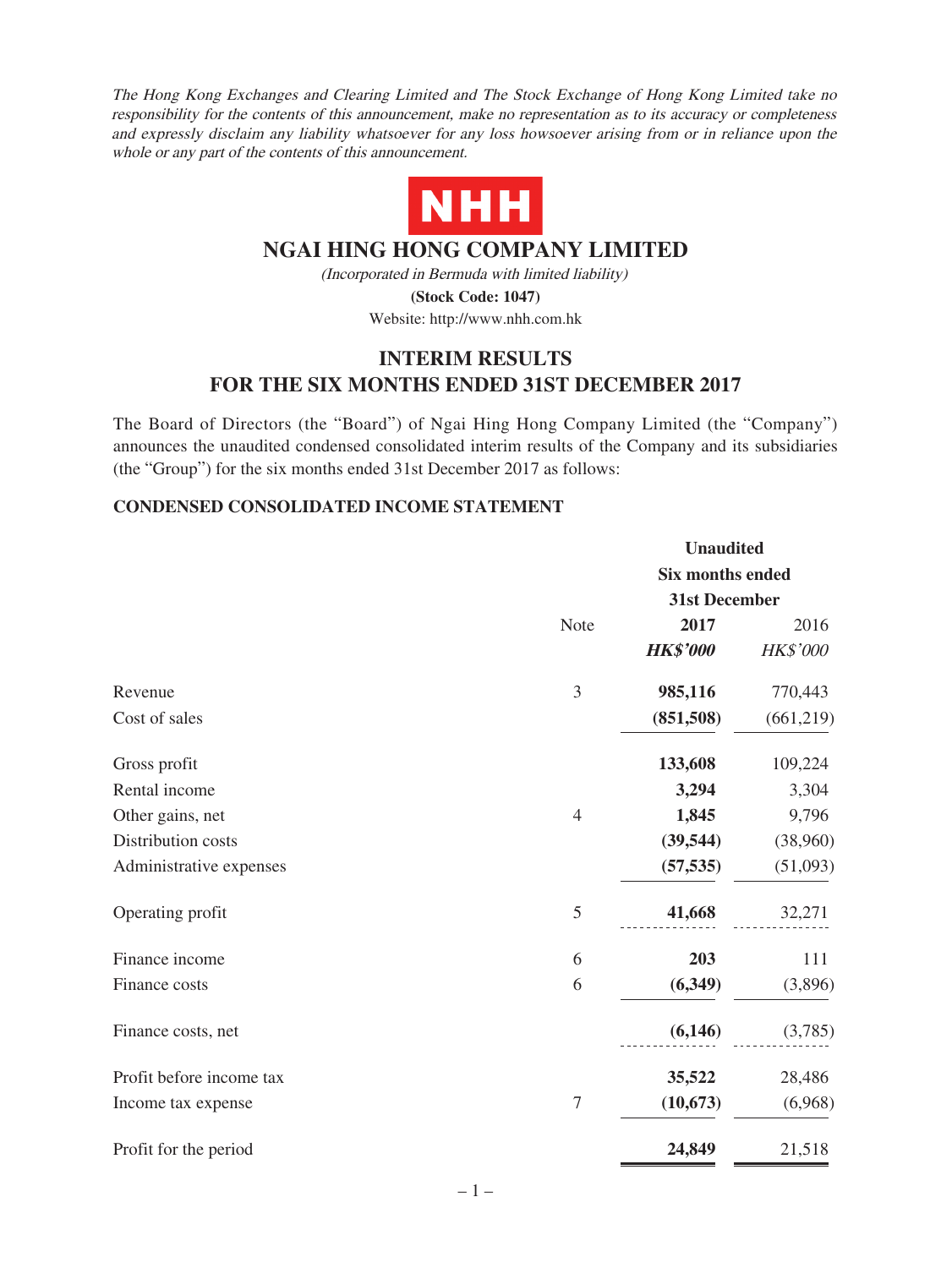|                                                          |             | <b>Unaudited</b>        |                 |  |
|----------------------------------------------------------|-------------|-------------------------|-----------------|--|
|                                                          |             | <b>Six months ended</b> |                 |  |
|                                                          |             | 31st December           |                 |  |
|                                                          | <b>Note</b> | 2017                    | 2016            |  |
|                                                          |             | <b>HK\$'000</b>         | <b>HK\$'000</b> |  |
| Attributable to:                                         |             |                         |                 |  |
| Equity holders of the Company                            |             | 22,569                  | 19,870          |  |
| Non-controlling interests                                |             | 2,280                   | 1,648           |  |
|                                                          |             | 24,849                  | 21,518          |  |
| Earnings per share for profit attributable to the equity |             |                         |                 |  |
| holders of the Company during the period                 |             |                         |                 |  |
| (expressed in HK cent per share)                         |             |                         |                 |  |
| - Basic                                                  | 9           | 6.11                    | 5.38            |  |
| - Diluted                                                | 9           | 6.11                    | 5.38            |  |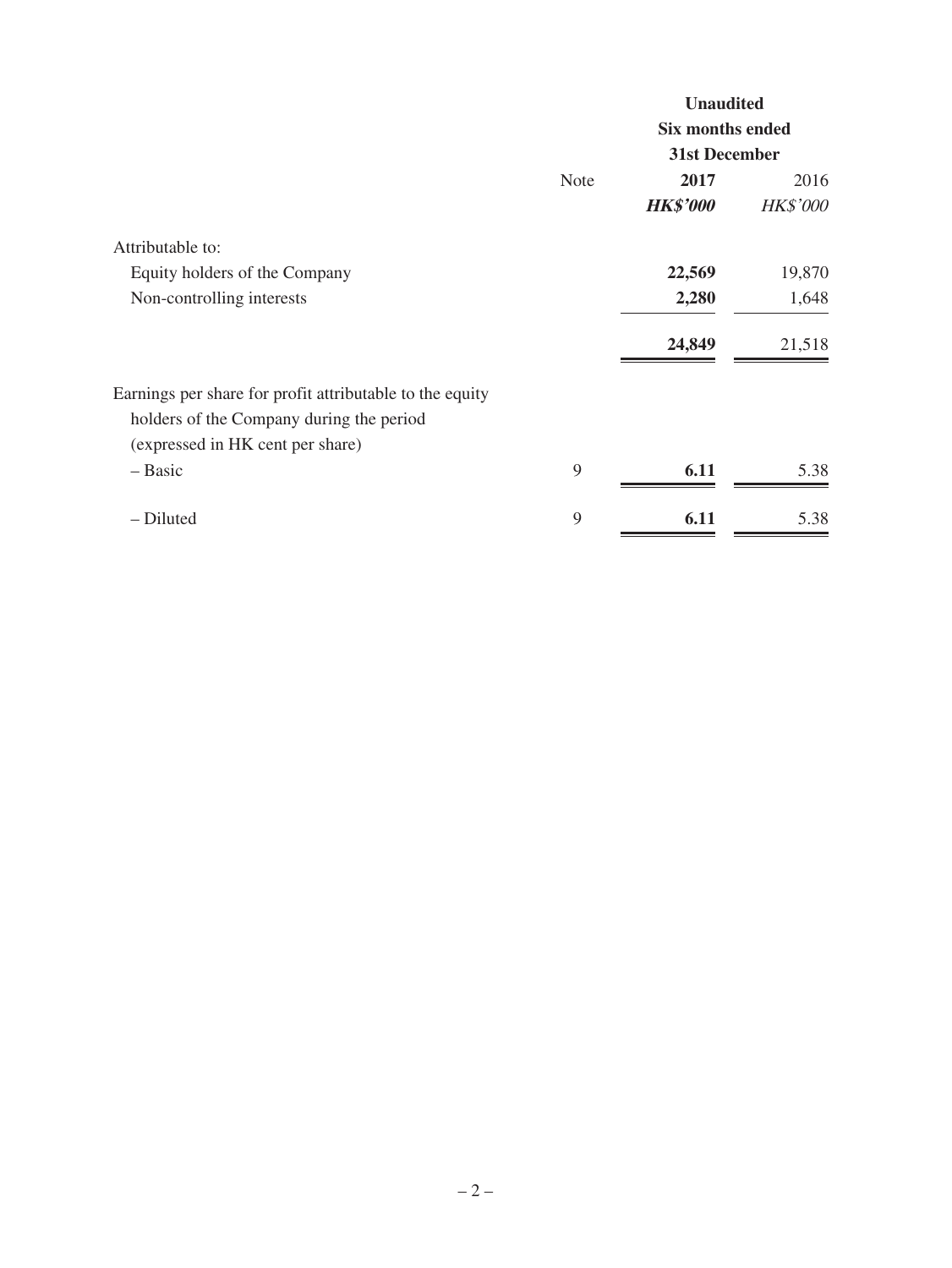# **CONDENSED CONSOLIDATED STATEMENT OF COMPREHENSIVE INCOME**

| <b>Unaudited</b>        |  |  |
|-------------------------|--|--|
| <b>Six months ended</b> |  |  |
| 31st December           |  |  |
| 2016                    |  |  |
| <b>HK\$'000</b>         |  |  |
| 21,518                  |  |  |
|                         |  |  |
|                         |  |  |
| (14,958)                |  |  |
| (14,958)                |  |  |
| 6,560                   |  |  |
|                         |  |  |
| 5,042                   |  |  |
| 1,518                   |  |  |
| 6,560                   |  |  |
|                         |  |  |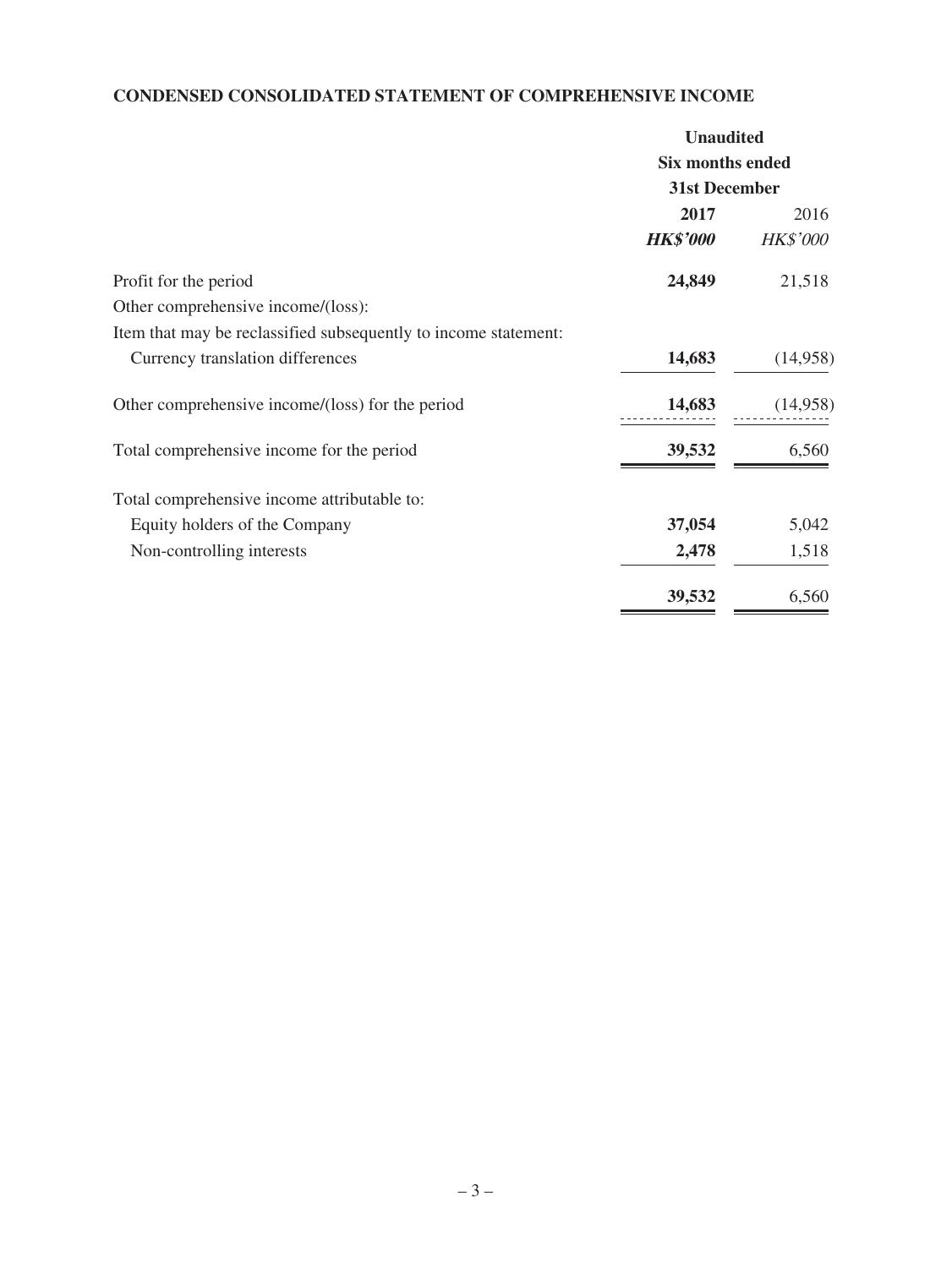### **CONDENSED CONSOLIDATED BALANCE SHEET**

|                                             | <b>Unaudited</b> | Audited   |
|---------------------------------------------|------------------|-----------|
|                                             | 31st December    | 30th June |
|                                             | 2017             | 2017      |
| Note                                        | <b>HK\$'000</b>  | HK\$'000  |
| <b>ASSETS</b>                               |                  |           |
| Non-current assets                          |                  |           |
| Property, plant and equipment               | 123,902          | 117,412   |
| Leasehold land and land use rights          | 18,738           | 18,531    |
| Investment properties                       | 128,683          | 127,801   |
| Available-for-sale financial asset          | 2,000            | 2,000     |
| Deferred income tax assets                  | 5,684            | 5,655     |
| Prepayment for property, plant              |                  |           |
| and equipment and renovation costs          | 10,141           | 4,929     |
|                                             | 289,148          | 276,328   |
| Current assets                              |                  |           |
| Inventories                                 | 288,909          | 255,767   |
| Trade and bills receivables<br>10           | 253,701          | 264,882   |
| Other receivables, prepayments and deposits | 27,371           | 26,599    |
| Income tax recoverable                      | 227              | 501       |
| Derivative financial instruments            | 195              |           |
| Restricted bank deposits                    | 35,714           | 22,989    |
| Cash and bank balances                      | 106,900          | 105,947   |
|                                             | 713,017          | 676,685   |
| <b>Total assets</b>                         | 1,002,165        | 953,013   |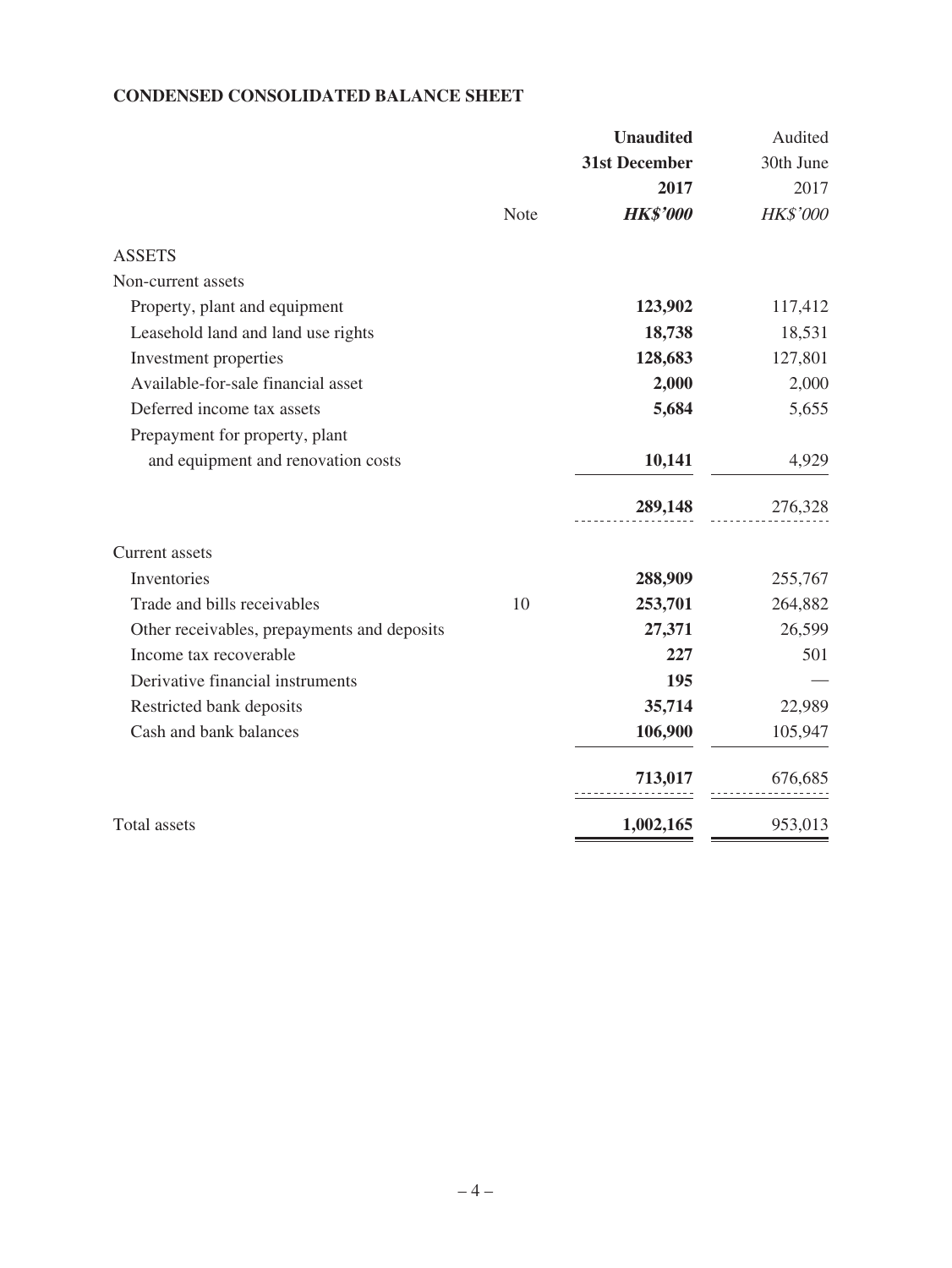|                                                |      | <b>Unaudited</b> | Audited   |
|------------------------------------------------|------|------------------|-----------|
|                                                |      | 31st December    | 30th June |
|                                                |      | 2017             | 2017      |
|                                                | Note | <b>HK\$'000</b>  | HK\$'000  |
| <b>EQUITY</b>                                  |      |                  |           |
| Capital and reserves attributable to the       |      |                  |           |
| Company's equity holders                       |      |                  |           |
| Share capital                                  |      | 36,920           | 36,920    |
| Share premium                                  |      | 62,466           | 62,466    |
| Other reserves                                 |      | 57,925           | 43,960    |
| Retained earnings                              |      | 331,971          | 316,786   |
|                                                |      | 489,282          | 460,132   |
| Non-controlling interests                      |      | 23,177           | 23,065    |
| Total equity                                   |      | 512,459          | 483,197   |
| <b>LIABILITIES</b>                             |      |                  |           |
| Non-current liabilities                        |      |                  |           |
| Deferred income tax liabilities                |      | 7,085            | 6,863     |
| <b>Current liabilities</b>                     |      |                  |           |
| Trade payables                                 | 11   | 73,287           | 88,513    |
| Other payables, deposits received and accruals |      | 37,059           | 35,127    |
| <b>Borrowings</b>                              |      | 362,407          | 331,830   |
| Derivative financial instruments               |      |                  | 29        |
| Income tax payable                             |      | 9,868            | 7,454     |
|                                                |      | 482,621          | 462,953   |
| <b>Total liabilities</b>                       |      | 489,706          | 469,816   |
|                                                |      |                  |           |
| Total equity and liabilities                   |      | 1,002,165        | 953,013   |
| Net current assets                             |      | 230,396          | 213,732   |
| Total assets less current liabilities          |      | 519,544          | 490,060   |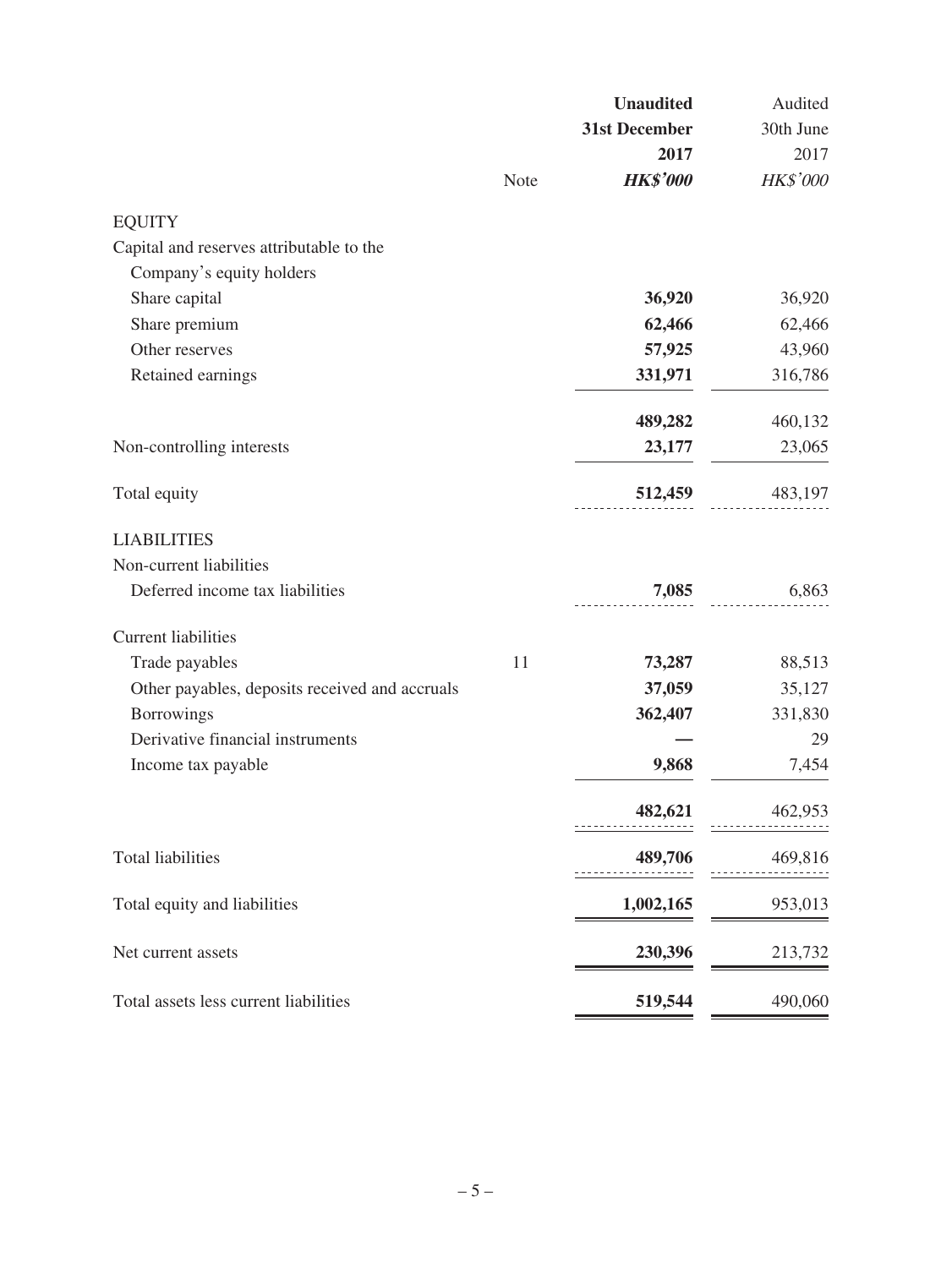Notes

#### **1 Basis of preparation**

The condensed consolidated interim financial information for the six months ended 31st December 2017 has been prepared in accordance with Hong Kong Accounting Standard ("HKAS") 34 "Interim Financial Reporting". The condensed consolidated interim financial information should be read in conjunction with the annual financial statements for the year ended 30th June 2017, which have been prepared in accordance with Hong Kong Financial Reporting Standards ("HKFRSs").

### **2 Accounting policies**

Except as described below, the accounting policies applied are consistent with those of the annual financial statements for the year ended 30th June 2017, as described in those annual financial statements.

Taxes on income in the interim periods are accrued using the tax rate that would be applicable to expected total annual earnings.

(a) Effect of adopting new standards, amendments/revises to standards and interpretation

| Amendments to HKAS 12 | Income Taxes                             |
|-----------------------|------------------------------------------|
| Amendments to HKAS 7  | Statement of Cash Flows                  |
| Amendment to HKFRS 12 | Disclosure of Interest in Other Entities |

The adoption of the above new standards, amendments/revises to standards and interpretation has had no material effect on the Group's result and financial position.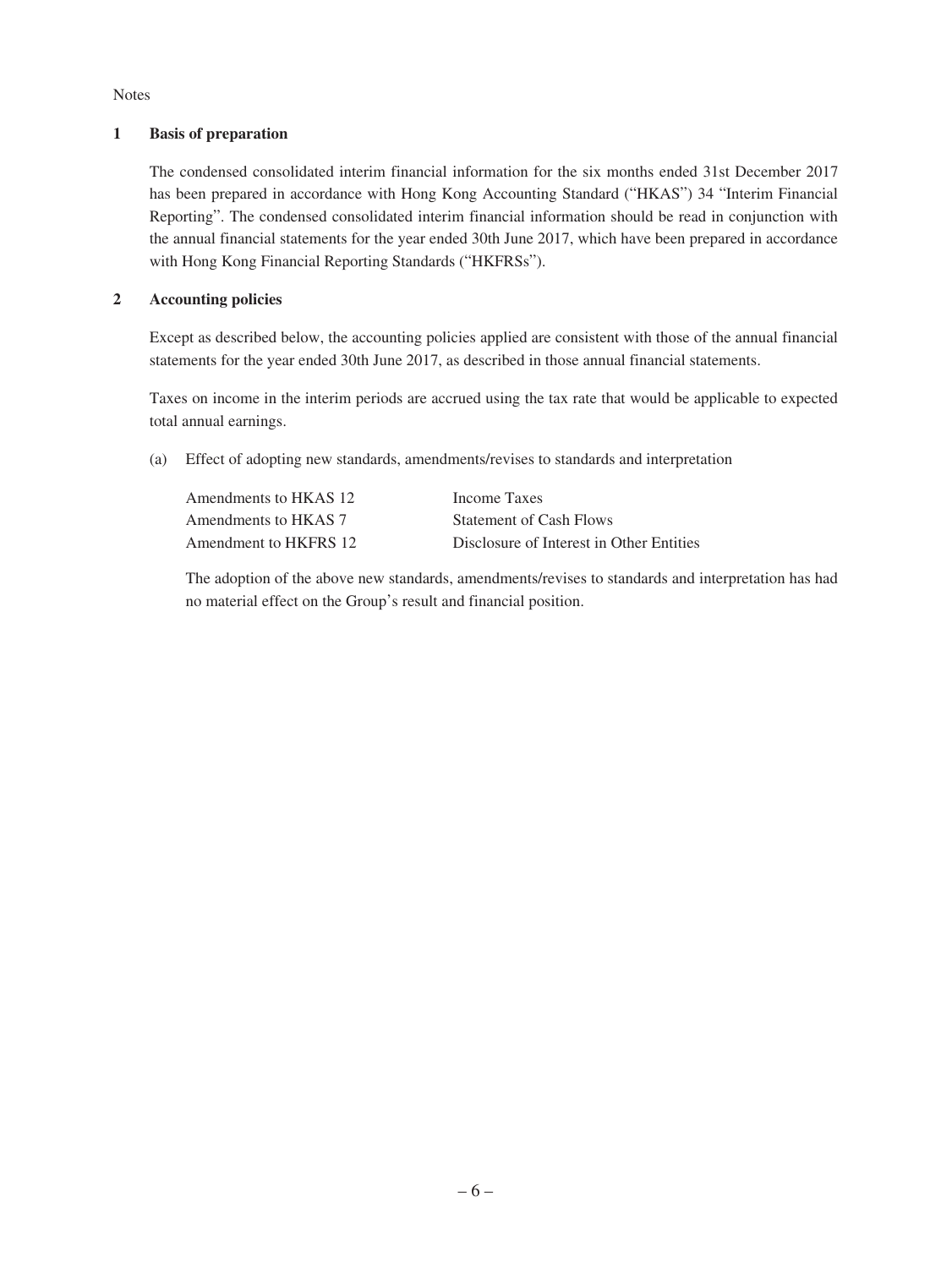(b) The following new standards and amendments to standards have been issued but are not effective for the financial year beginning 1st July 2017 and have not been early adopted by the Group:

| Financial Instruments <sup><math>1</math></sup>            |
|------------------------------------------------------------|
| Revenue from Contracts with Customers <sup>1</sup>         |
| Classification and Measurement of Share-based Payment      |
| Transactions <sup>1</sup>                                  |
| Applying HKFRS 9 Financial Instruments with HKFRS 4        |
| Insurance Contracts <sup>1</sup>                           |
| First Time Adoption of HKFRS <sup>1</sup>                  |
| Investments in Associates and Joint Ventures <sup>1</sup>  |
| Transfers of Investment Property <sup>1</sup>              |
| Foreign Currency Transactions and Advance                  |
| Consideration $1$                                          |
|                                                            |
|                                                            |
| Uncertainty over Income Tax Treatment <sup>2</sup>         |
| Leases $2$                                                 |
| Sale or Contribution of Assets between an Investor and its |
| Associate or Joint Venture <sup>3</sup>                    |
|                                                            |

(1) Effective for annual periods beginning on or after 1st January 2018

(2) Effective for annual periods beginning on or after 1st January 2019

(3) Effective for annual periods beginning on or after a date to be determined

The Group has commenced, but not yet completed, an assessment of the impact of the new standards and amendments to standards on its results of operations and financial position. However, none of the above new standards and amendments to standards is expected to have a significant effect on the financial statements, except the following set out below:

#### HKFRS 9: "Financial Instruments"

HKFRS 9 addresses the classification and measurement of financial assets, financial liabilities, general hedge accounting and impairment requirements for financial assets. It replaces the guidance in HKAS 39 that relates to the classification and measurement of financial instruments. HKFRS 9 retains but simplifies the mixed measurement model and establishes three primary measurement categories for financial assets: amortised cost, fair value through other comprehensive income and fair value through profit or loss.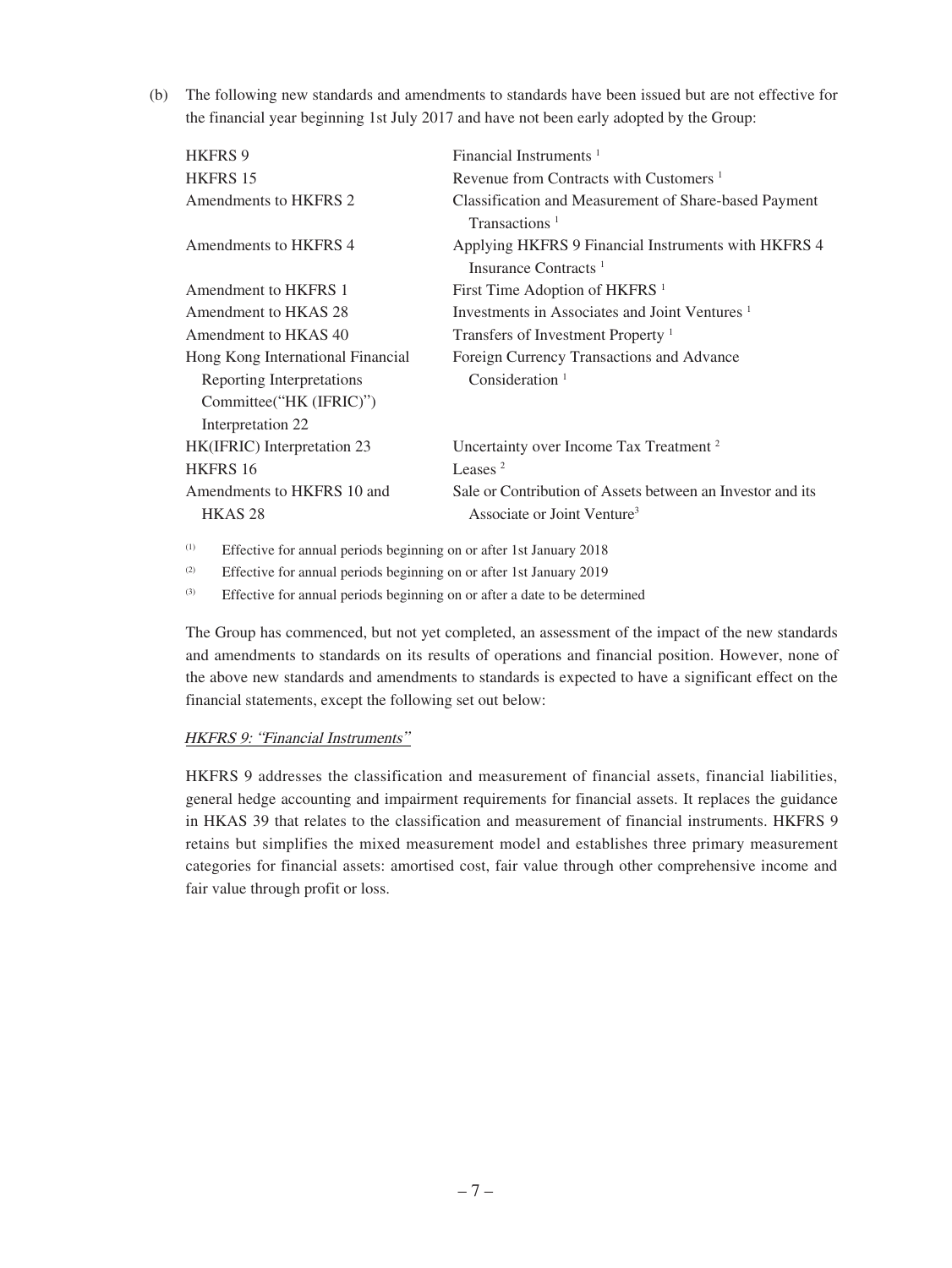In relation to the impairment of financial assets, HKFRS 9 requires an expected credit loss model, as opposed to an incurred credit loss model under HKAS 39 Financial Instruments: Recognition and Measurement. The expected credit loss model requires an entity to account for expected credit losses and changes in those expected credit losses at each reporting date to reflect changes in credit risk since initial recognition. In other words, it is no longer necessary for a credit event to have occurred before credit losses are recognised.

Application of HKFRS 9 in the future may have a material impact on the classification and measurement of the Group's financial assets. The Group's available-for-sale investment will either be measured as fair value through profit or loss or be designated as fair value through other comprehensive income (subject to fulfillment of the designation criteria). In addition, the expected credit loss model may result in early provision of credit losses which are not yet incurred in relation to the Group's financial assets measured at amortised cost. However, it is not practicable to provide a reasonable estimate of the effect of HKFRS 9 until the Group performs a detailed review. HKFRS 9 is mandatory for financial years commencing on or after 1st January 2018. At this stage, the Group does not intend to adopt the standard before its effective date.

#### HKFRS 15: "Revenue from Contracts with Customers"

HKFRS 15 replaces the previous revenue standards: HKAS 18 Revenue and HKAS 11 Construction Contracts, and the related Interpretations on revenue recognition. HKFRS 15 establishes a comprehensive framework for determining when to recognise revenue and how much revenue to recognise through a 5-step approach: (1) Identify the contract(s) with customer; (2) Identify separate performance obligations in a contract; (3) Determine the transaction price; (4) Allocate transaction price to performance obligations; and (5) Recognise revenue when performance obligation is satisfied. The core principle is that a company should recognise revenue to depict the transfer of promised goods or services to the customer in an amount that reflects the consideration to which the company expects to be entitled in exchange for those goods or services. It moves away from a revenue recognition model based on an "earnings processes" to an "asset-liability" approach based on transfer of control. HKFRS 15 provides specific guidance on capitalisation of contract cost, license arrangements and principal versus agent commissions. It also includes a cohesive set of disclosure requirements about the nature, amount, timing and uncertainty of revenue and cash flows arising from the entity's contracts with customers. HKFRS 15 is effective for annual periods beginning on or after 1st January 2018 and earlier application is permitted. The Group does not plan to early adopt HKFRS 15. The Group assessed the impact of the adoption of HKFRS 15 by analysing the Group's key revenue streams against the 5-step approach and did not expect the adoption would have a material impact at the Group's result and financial position.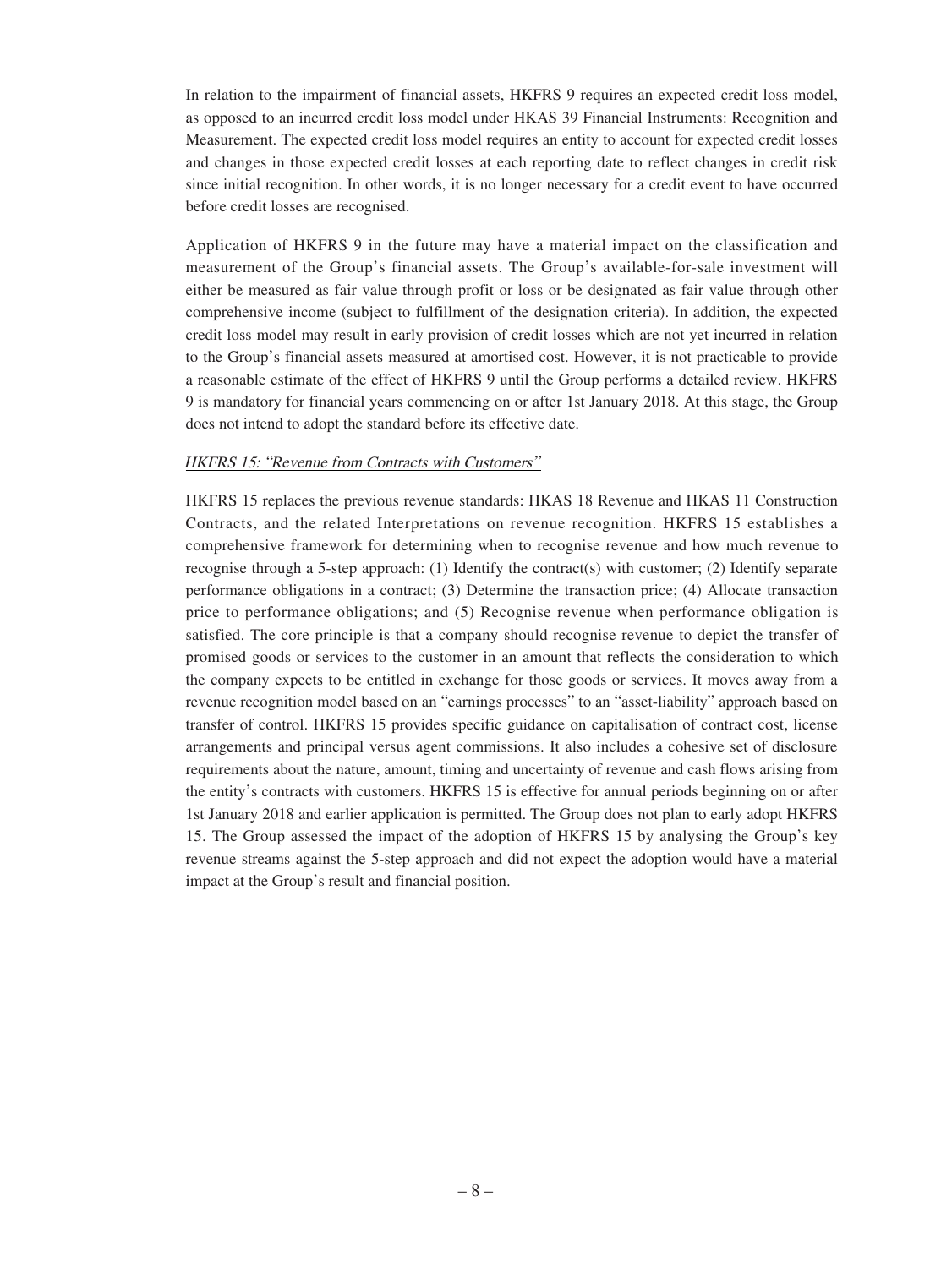### HKFRS 16: "Leases"

HKFRS 16 introduces a comprehensive model for the identification of lease arrangements and accounting treatments for both lessors and lessees. HKFRS 16 will supersede HKAS 17 Leases and the related interpretations when it becomes effective.

HKFRS 16 will result in almost all leases being recognised on the balance sheet, as the distinction between operating and finance leases is removed. Under the new standard, an asset (the right to use the leased item) and a financial liability to pay rentals are recognised. The only exceptions are shortterm and low-value leases. The accounting for lessors will not significantly change.

The standard will affect primarily the accounting for Group's operating leases. As at 31st December 2017, the Group has non-cancellable operating lease commitments of HK\$13,813,000. The Directors do not expect the adoption of HKFRSs would result in significant impact on the Group's result but it is expected that certain portion of these lease commitments will be required to be recognised in the consolidated balance sheet as lease liabilities.

HKFRS16 is mandatory for financial years commencing on or after 1st January 2019. At this stage, the Group does not intend to adopt the standard before its effective date.

|                                 | <b>Unaudited</b> |                 |  |
|---------------------------------|------------------|-----------------|--|
|                                 | Six months ended |                 |  |
|                                 | 31st December    |                 |  |
|                                 | 2017             | 2016            |  |
|                                 | <b>HK\$'000</b>  | <b>HK\$'000</b> |  |
| Revenue                         |                  |                 |  |
| Sales of goods                  | 984,675          | 769,329         |  |
| Provision of logistics services | 441              | 1,114           |  |
|                                 | 985,116          | 770,443         |  |

#### **3 Revenue and segment information**

The Group is principally engaged in the manufacturing and trading of plastic materials, pigments, colorants, compounded plastic resins and engineering plastic products.

The chief operating decision-maker ("CODM") has been identified as the Executive Directors of the Company. Management has determined the operating segments based on the reports reviewed by the CODM that are used to assess performance and allocate resources. The CODM considers the business from the operations nature and the type of products perspective, including the trading of plastic materials ("Trading"), manufacturing and sale of colorants, pigments and compounded plastic resins ("Colorants"), manufacturing and sale of engineering plastic products ("Engineering plastic") and other corporate and business activities including the provision of logistic services ("Others").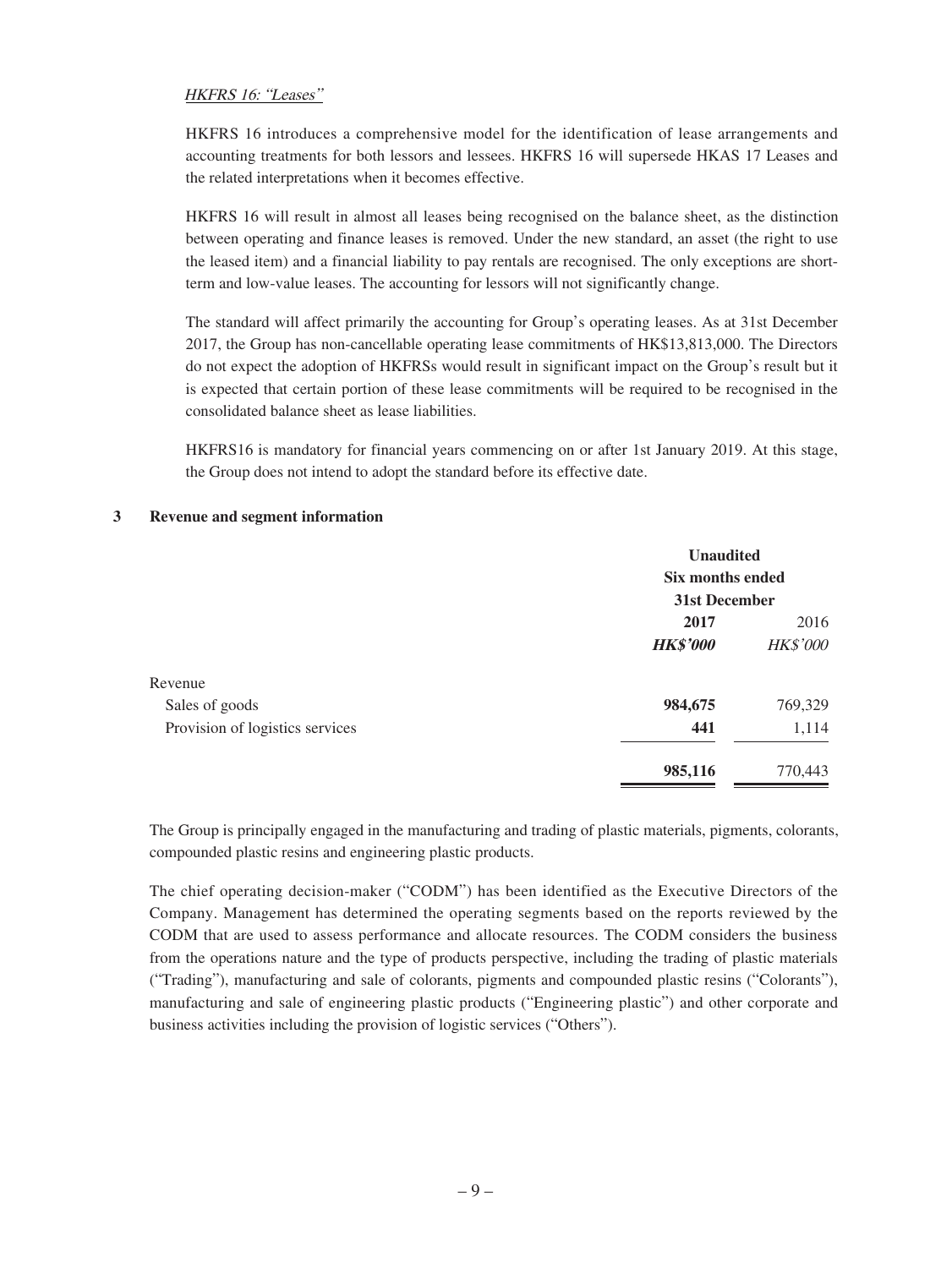Each of the Group's operating segments represents a strategic business unit that is managed by different business unit leaders. Inter-segment transactions are entered into under the normal commercial terms and conditions that would also be available to unrelated third parties. Information provided to the CODM is measured in a manner consistent with that in the condensed consolidated interim financial information.

The CODM assesses the performance of the operating segments based on a measure of revenue and operating profit, which is in a manner consistent with that of the condensed consolidated financial statements.

The segment information provided to the CODM for the reportable segments for the six months ended 31st December 2017 is as follows:

|                                   |                                   |                                     | <b>Unaudited</b>           |                                  |                          |
|-----------------------------------|-----------------------------------|-------------------------------------|----------------------------|----------------------------------|--------------------------|
|                                   | <b>Engineering</b>                |                                     |                            |                                  |                          |
|                                   | <b>Trading</b><br><b>HK\$'000</b> | <b>Colorants</b><br><b>HK\$'000</b> | plastic<br><b>HK\$'000</b> | <b>Others</b><br><b>HK\$'000</b> | Group<br><b>HK\$'000</b> |
| Revenue                           |                                   |                                     |                            |                                  |                          |
| - Gross revenue                   | 727,608                           | 174,604                             | 117,611                    | 441                              | 1,020,264                |
| - Inter-segment revenue           | (32, 672)                         | (1,470)                             | (998)                      | (8)                              | (35, 148)                |
| Revenue from external customers   | 694,936                           | 173,134                             | 116,613                    | 433                              | 985,116                  |
| Segment results                   | 22,011                            | 10,896                              | 12,921                     | (4,160)                          | 41,668                   |
| Finance income                    | 85                                | 107                                 | 11                         |                                  | 203                      |
| Finance costs                     | (4, 861)                          | (619)                               | (699)                      | (170)                            | (6,349)                  |
| Profit/(loss) before income tax   | 17,235                            | 10,384                              | 12,233                     | (4,330)                          | 35,522                   |
| Other information:                |                                   |                                     |                            |                                  |                          |
| Additions to non-current assets   |                                   |                                     |                            |                                  |                          |
| (other than financial instruments |                                   |                                     |                            |                                  |                          |
| and deferred tax assets)          | 650                               | 8,073                               | 8,703                      | 64                               | 17,490                   |
| Depreciation of property, plant   |                                   |                                     |                            |                                  |                          |
| and equipment                     | 423                               | 3,211                               | 4,187                      | 258                              | 8,079                    |
| Amortisation of leasehold land    |                                   |                                     |                            |                                  |                          |
| and land use rights               | 187                               | 97                                  | 16                         | 39                               | 339                      |
| (Reversal of)/provision for       |                                   |                                     |                            |                                  |                          |
| impairment of inventories         | (570)                             | 1,560                               | 771                        |                                  | 1,761                    |
| Provision for impairment of       |                                   |                                     |                            |                                  |                          |
| trade and other receivables       |                                   | 58                                  |                            | 2,446                            | 2,504                    |
| Gain on disposal of a subsidiary  |                                   |                                     |                            | (398)                            | (398)                    |
| Fair value gains on derivative    |                                   |                                     |                            |                                  |                          |
| financial instruments             | (960)                             |                                     |                            |                                  | (960)                    |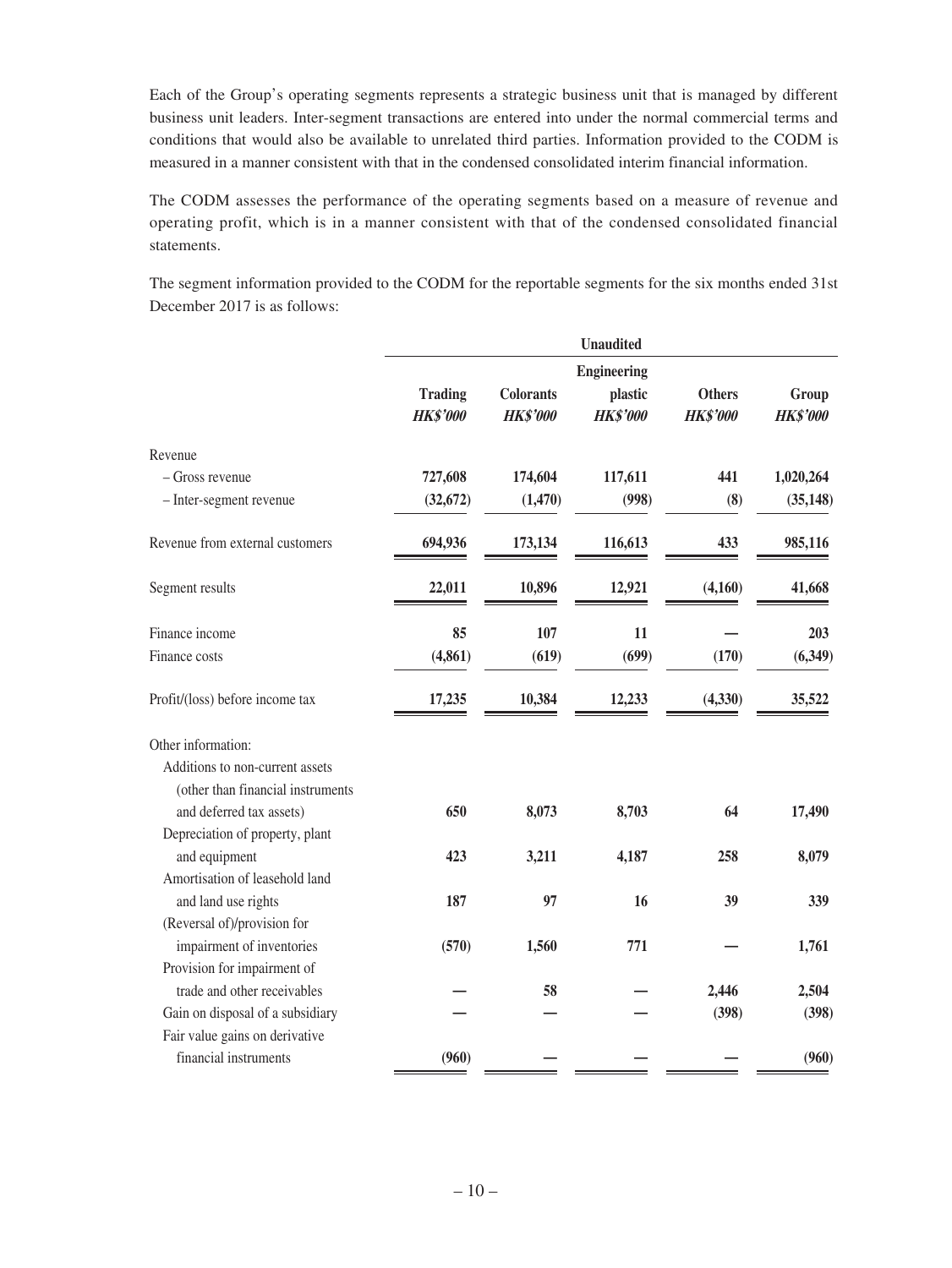The segment information provided to the CODM for the reportable segments as at 31st December 2017 is as follows:

|                          |                                   |                                     | <b>Unaudited</b>                                        |                                  |                          |
|--------------------------|-----------------------------------|-------------------------------------|---------------------------------------------------------|----------------------------------|--------------------------|
|                          | <b>Trading</b><br><b>HK\$'000</b> | <b>Colorants</b><br><b>HK\$'000</b> | <b>Engineering</b><br><i>plastic</i><br><b>HK\$'000</b> | <b>Others</b><br><b>HK\$'000</b> | Group<br><b>HK\$'000</b> |
| Segment assets           | 402,093                           | 308,047                             | 173,947                                                 | 118,078                          | 1,002,165                |
| Total assets             |                                   |                                     |                                                         |                                  | 1,002,165                |
| Segment liabilities      | (77, 995)                         | (28,767)                            | (16,354)                                                | (4,183)                          | (127, 299)               |
| <b>Borrowings</b>        | (288,970)                         | (23, 810)                           | (42, 469)                                               | (7, 158)                         | (362, 407)               |
| <b>Total liabilities</b> |                                   |                                     |                                                         |                                  | (489,706)                |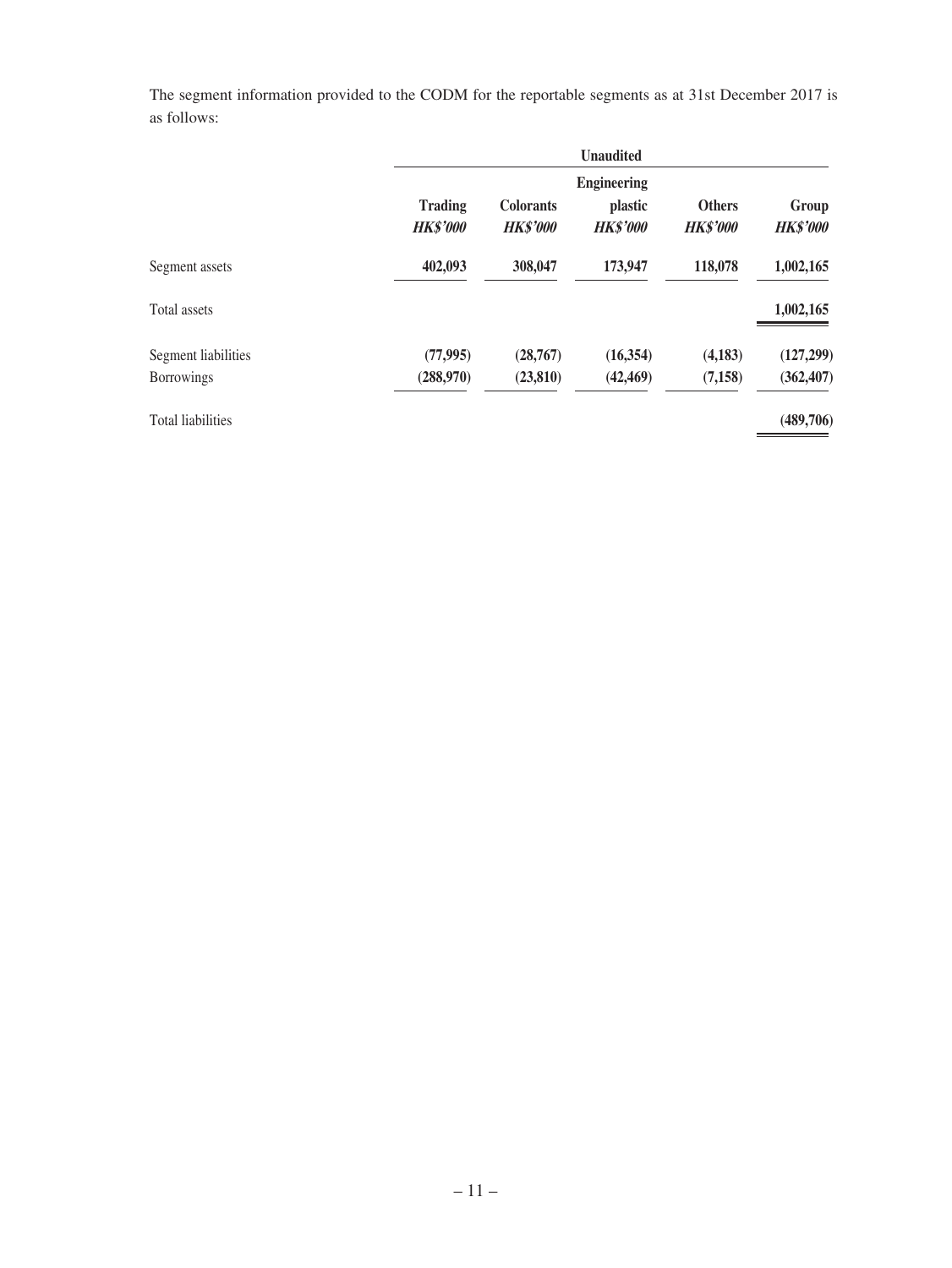The segment information provided to the CODM for the reportable segments for the six months ended 31st December 2016 is as follows:

|                                   |                     |                       | Unaudited           |                    |                   |
|-----------------------------------|---------------------|-----------------------|---------------------|--------------------|-------------------|
|                                   | Engineering         |                       |                     |                    |                   |
|                                   | Trading<br>HK\$'000 | Colorants<br>HK\$'000 | plastic<br>HK\$'000 | Others<br>HK\$'000 | Group<br>HK\$'000 |
| Revenue                           |                     |                       |                     |                    |                   |
| - Gross revenue                   | 544,612             | 166,007               | 97,687              | 1,124              | 809,430           |
| - Inter-segment revenue           | (37, 189)           | (1,627)               | (171)               |                    | (38,987)          |
| Revenue from external customers   | 507,423             | 164,380               | 97,516              | 1,124              | 770,443           |
| Segment results                   | (3,875)             | 29,244                | 9,139               | (2, 237)           | 32,271            |
| Finance income                    | 40                  | 69                    | $\overline{2}$      |                    | 111               |
| Finance costs                     | (2,671)             | (618)                 | (421)               | (186)              | (3,896)           |
| (Loss)/profit before income tax   | (6,506)             | 28,695                | 8,720               | (2, 423)           | 28,486            |
| Other information:                |                     |                       |                     |                    |                   |
| Additions to non-current assets   |                     |                       |                     |                    |                   |
| (other than financial instruments |                     |                       |                     |                    |                   |
| and deferred tax assets)          | 407                 | 8,352                 | 4,171               | 76                 | 13,006            |
| Depreciation of property, plant   |                     |                       |                     |                    |                   |
| and equipment                     | 340                 | 2,588                 | 3,957               | 265                | 7,150             |
| Amortisation of leasehold land    |                     |                       |                     |                    |                   |
| and land use rights               | 179                 | 130                   | 16                  | 39                 | 364               |
| Provision for impairment          |                     |                       |                     |                    |                   |
| of inventories                    | 809                 | 347                   | 375                 | 6                  | 1,537             |
| (Reversal of)/provision for       |                     |                       |                     |                    |                   |
| impairment of trade receivables   | (5)                 | 26                    |                     |                    | 21                |
| Fair value gains on derivative    |                     |                       |                     |                    |                   |
| financial instruments             | (1,122)             |                       |                     |                    | (1,122)           |
| Reversal of impairment of deposit |                     |                       |                     |                    |                   |
| for acquisition of properties     |                     | (8, 148)              |                     |                    | (8, 148)          |
| Impairment of property, plant     |                     |                       |                     |                    |                   |
| and equipment                     |                     |                       |                     | 201                | 201               |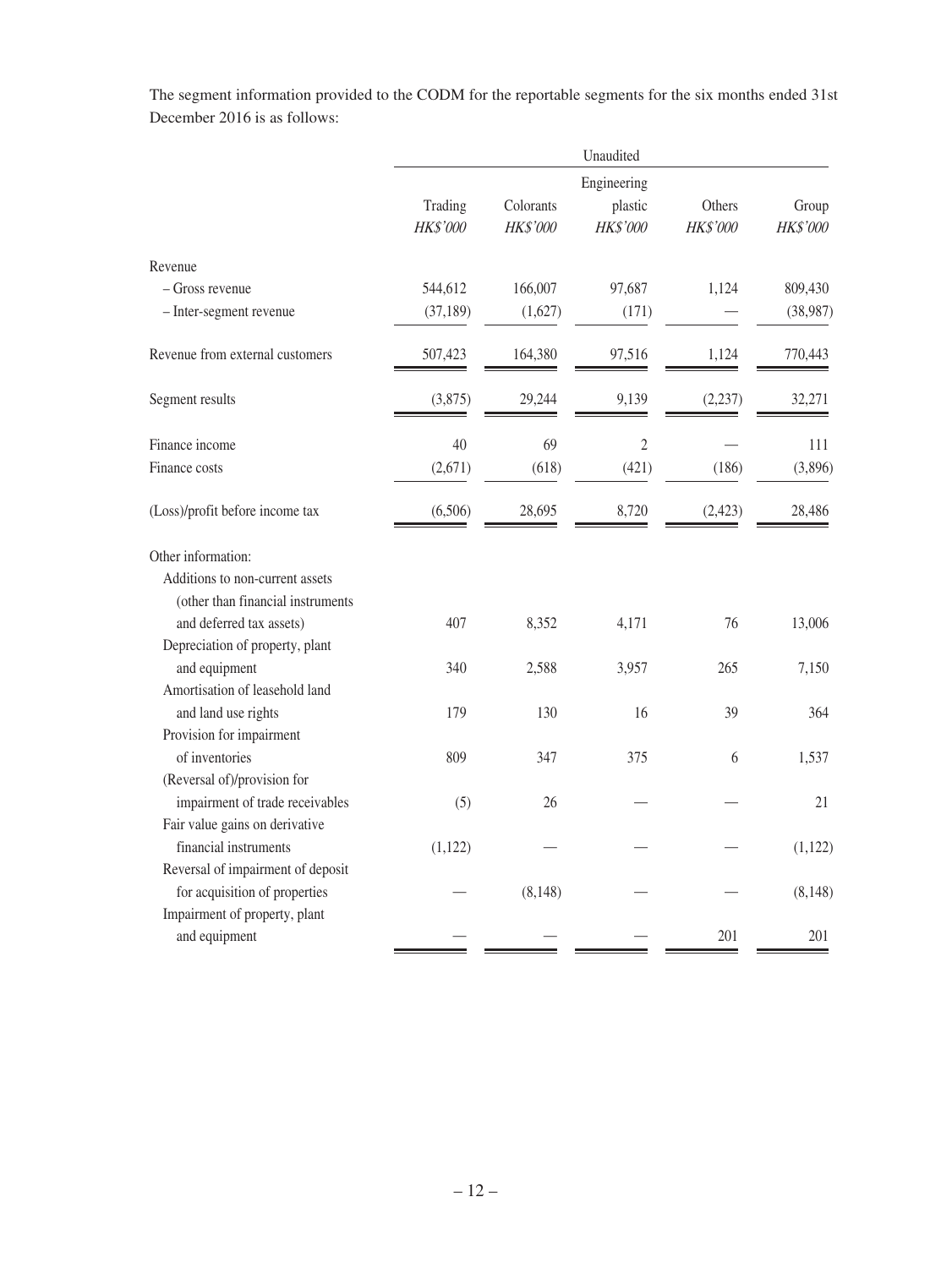Audited Trading Colorants Engineering plastic Others Group HK\$'000 HK\$'000 HK\$'000 HK\$'000 HK\$'000 Segment assets 379,700 293,466 159,016 120,831 953,013 Total assets 353,013 Segment liabilities (83,700) (29,688) (19,288) (5,310) (137,986)

Borrowings (264,877) (22,989) (37,005) (6,959) (331,830)

The segment information provided to the CODM for the reportable segments as at 30th June 2017 is as follows:

Total liabilities (469,816)

The entity is domiciled in Hong Kong. The revenue from external customers from Hong Kong for the six months ended 31st December 2017 is approximately HK\$460,569,000 (2016: HK\$319,654,000) and the total of its revenue from external customers from other locations (mainly The People's Republic of China (the "PRC")) is approximately HK\$524,547,000 (2016: HK\$450,789,000).

At 31st December 2017, the total of non-current assets other than financial instruments and deferred income tax assets located in Hong Kong is approximately HK\$159,630,000 (30th June 2017: HK\$160,722,000) and the total of these non-current assets located in other locations (mainly the PRC) is approximately HK\$121,834,000 (30th June 2017: HK\$107,951,000).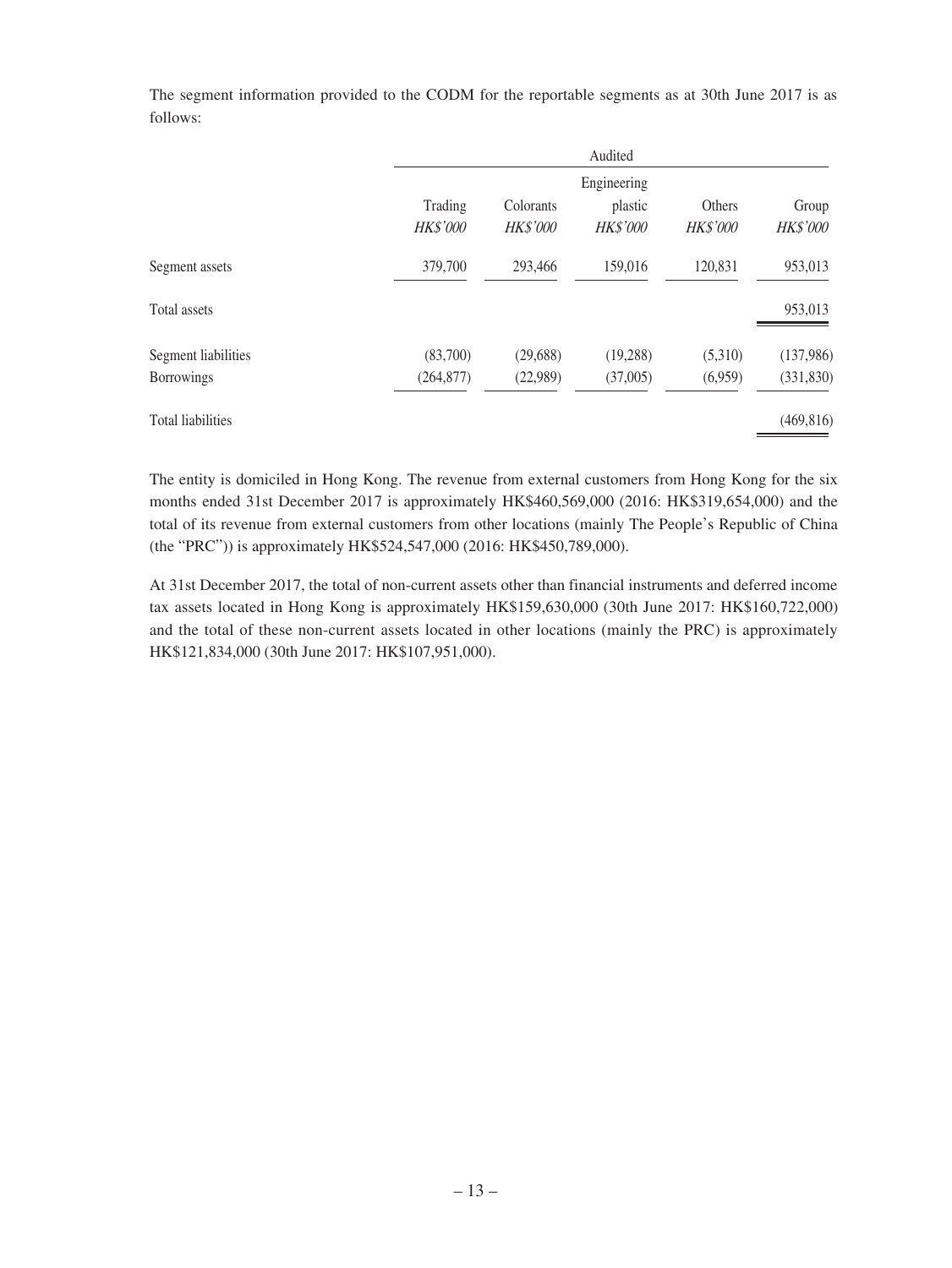# **4 Other gains, net**

|                                                   | <b>Unaudited</b><br><b>Six months ended</b><br>31st December |                 |
|---------------------------------------------------|--------------------------------------------------------------|-----------------|
|                                                   | 2017                                                         | 2016            |
|                                                   | <b>HK\$'000</b>                                              | <b>HK\$'000</b> |
| Net exchange losses                               | (512)                                                        | (636)           |
| Gain on disposal of property, plant and equipment | 51                                                           | 123             |
| Gain on disposal of a subsidiary                  | 398                                                          |                 |
| Fair value gains from forward foreign exchange    |                                                              |                 |
| contracts held for trading                        | 960                                                          | 1,122           |
| Fair value gains on investment properties         |                                                              | 331             |
| Reversal of impairment of deposit for             |                                                              |                 |
| acquisition of properties                         |                                                              | 8,148           |
| Others                                            | 948                                                          | 708             |
|                                                   | 1,845                                                        | 9.796           |

# **5 Operating profit**

Operating profit is stated after charging/(crediting) the following:

|                                                                      | <b>Unaudited</b><br>Six months ended<br>31st December |                 |
|----------------------------------------------------------------------|-------------------------------------------------------|-----------------|
|                                                                      |                                                       |                 |
|                                                                      |                                                       |                 |
|                                                                      | 2017                                                  | 2016            |
|                                                                      | <b>HK\$'000</b>                                       | <i>HK\$'000</i> |
| Cost of inventories recognised as expenses included in cost of sales | 810,493                                               | 618,579         |
| Depreciation of property, plant and equipment                        | 8,079                                                 | 7,150           |
| Amortisation of leasehold land and land use rights                   | 339                                                   | 364             |
| Operating lease rentals in respect of land and buildings             | 4,293                                                 | 3,803           |
| Employee benefit expenses,                                           |                                                       |                 |
| including Directors' emoluments                                      | 61,899                                                | 59,126          |
| Provision for impairment of trade and other receivables              | 2,504                                                 | 21              |
| Provision for impairment of inventories                              | 1,761                                                 | 1,537           |
| Gain on disposal of property, plant and equipment                    | (51)                                                  | (123)           |
| Fair value gains from forward foreign exchange                       |                                                       |                 |
| contracts held for trading                                           | (960)                                                 | (1,122)         |
| Fair value gains on investment properties                            |                                                       | (331)           |
| Impairment of property, plant and equipment                          |                                                       | 201             |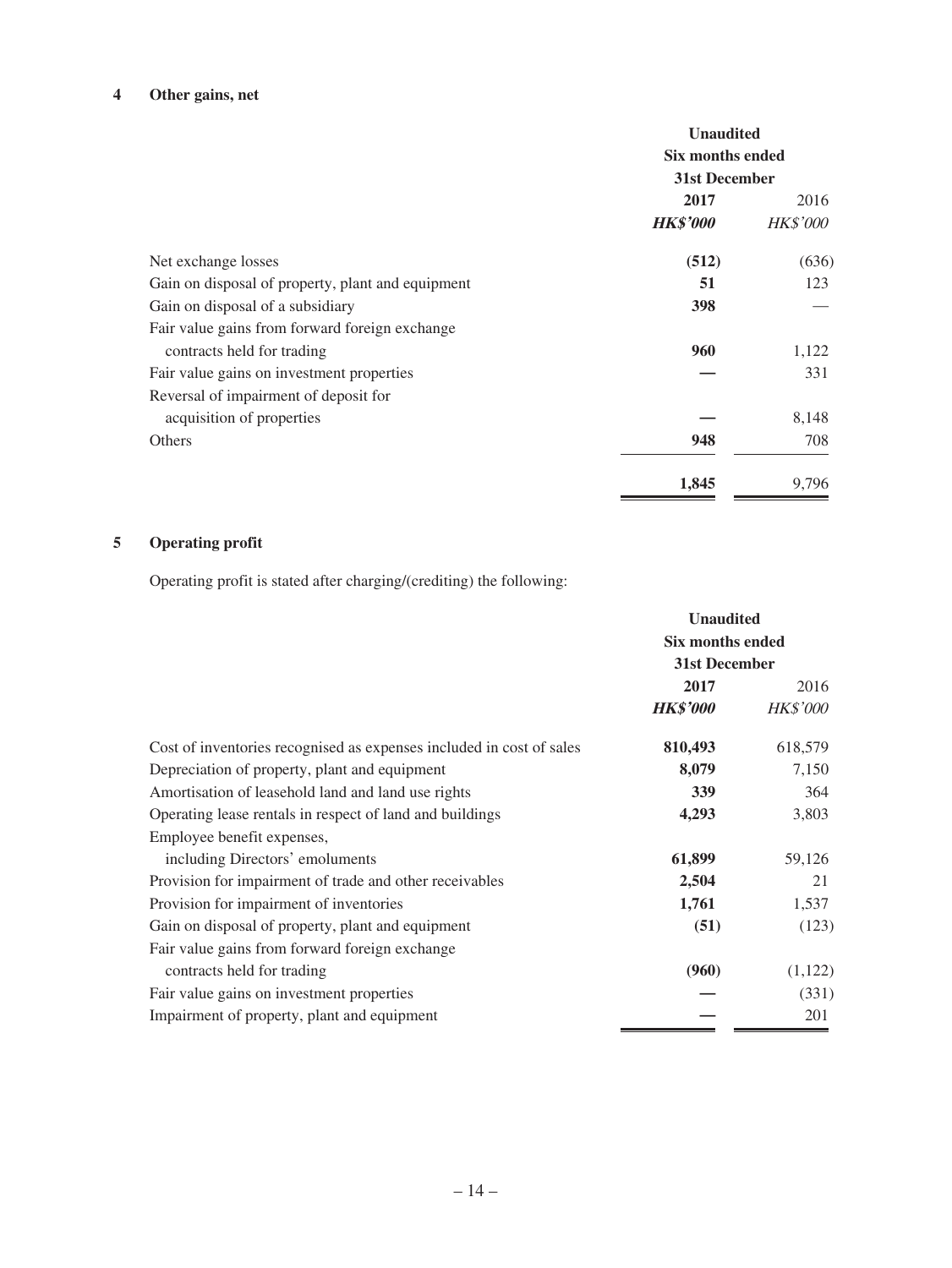### **6 Finance income and costs**

|                                                                   | <b>Unaudited</b> |                  |  |
|-------------------------------------------------------------------|------------------|------------------|--|
|                                                                   |                  | Six months ended |  |
|                                                                   | 31st December    |                  |  |
|                                                                   | 2017             | 2016             |  |
|                                                                   | <b>HK\$'000</b>  | <b>HK\$'000</b>  |  |
| Finance income:                                                   |                  |                  |  |
| - Interest income from bank deposits                              | 203              | 111              |  |
| Finance costs:                                                    |                  |                  |  |
| - Interests on bank borrowings wholly repayable within five years | (6,105)          | (4,983)          |  |
| - Net exchange (losses)/gains on financing activities             | (244)            | 1,087            |  |
|                                                                   | (6,349)          | (3,896)          |  |
| Finance costs, net                                                | (6,146)          | (3,785)          |  |

#### **7 Income tax expense**

Hong Kong profits tax has been provided for at the rate of 16.5% (2016: 16.5%) on the estimated assessable profit for the period. Income tax on the Group's subsidiaries established and operate in the PRC has been calculated on the estimated assessable profit for the period at the rates of taxation as applicable to the relevant subsidiaries.

The amount of income tax charged to the interim consolidated income statement represents:

|                            | <b>Unaudited</b><br>Six months ended<br>31st December |                 |
|----------------------------|-------------------------------------------------------|-----------------|
|                            |                                                       |                 |
|                            |                                                       |                 |
|                            | 2017                                                  | 2016            |
|                            | <b>HK\$'000</b>                                       | <b>HK\$'000</b> |
| Current income tax         |                                                       |                 |
| - Hong Kong profits tax    | 724                                                   | 933             |
| - PRC corporate income tax | 9,922                                                 | 5,772           |
|                            | 10,646                                                | 6,705           |
| Deferred income tax        | 27                                                    | 263             |
|                            | 10,673                                                | 6,968           |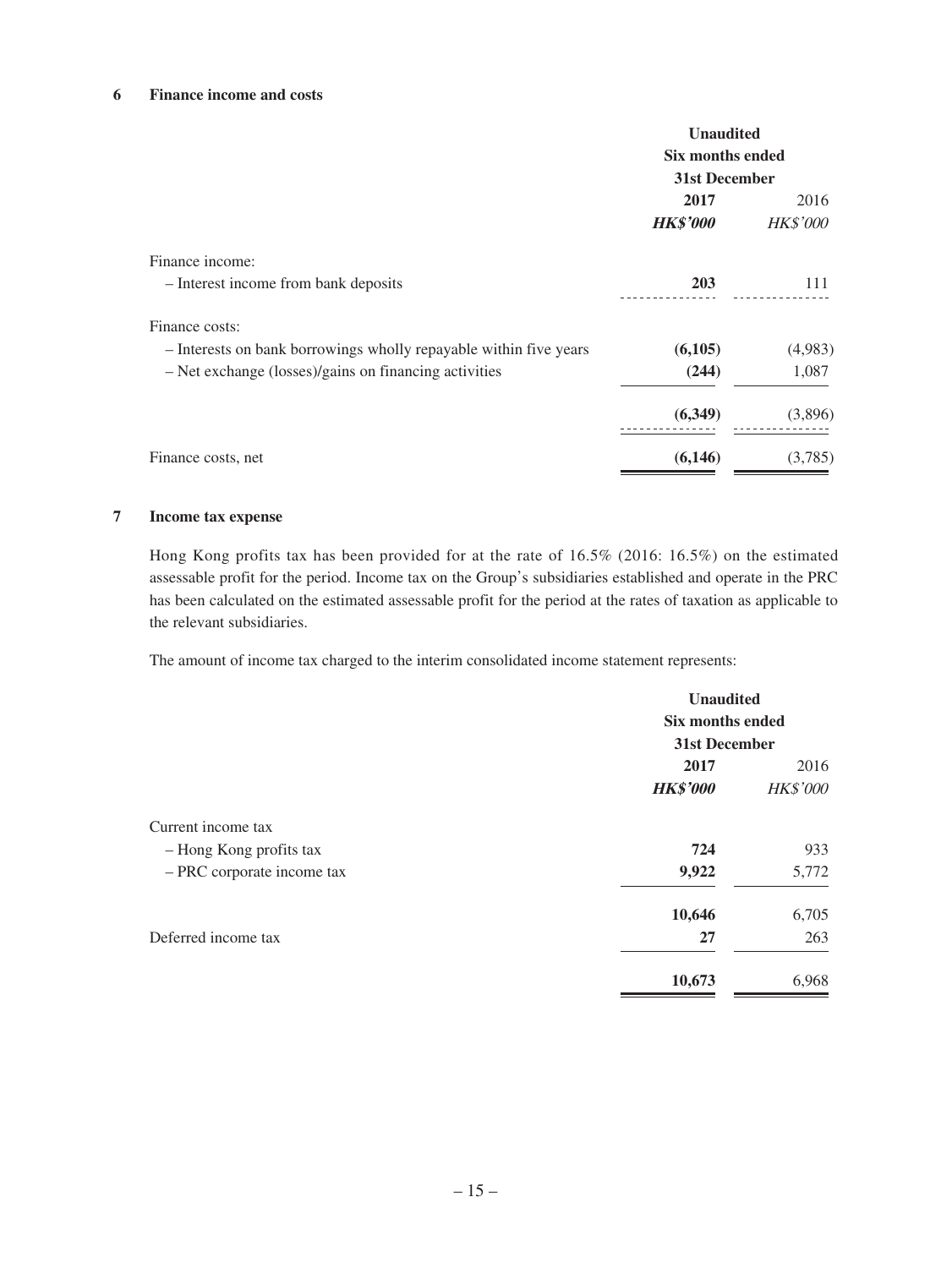#### **8 Dividends**

On 27th September 2016, the Directors resolved not to declare any final dividend for the year ended 30th June 2016.

On 27th February 2017, the Directors declared an interim dividend of HK1.0 cent per share, totaling HK\$3,692,000 for the six months ended 31st December 2016.

On 28th September 2017, the Directors declared a final dividend of HK2.0 cents per share, totaling HK\$7,384,000 for the year ended 30th June 2017, which was paid during the period ended 31st December 2017.

On 26th February 2018, the Directors declared an interim dividend of HK1.0 cent per share, totaling HK\$3,692,000 for the period ended 31st December 2017.

#### **9 Earnings per share**

The calculation of basic earnings per share is based on the profit attributable to equity holders of the Company for the period of HK\$22,569,000 (2016: HK\$19,870,000) and 369,200,000 (2016: 369,200,000) ordinary shares in issue during the period.

Dilutive earnings per share for the period ended 31st December 2017 and 2016 equal basic earnings per share as there was no dilutive potential ordinary share as at the period ended 31st December 2017 and 2016.

### **10 Trade and bills receivables**

|                                               | <b>Unaudited</b>     | Audited         |
|-----------------------------------------------|----------------------|-----------------|
|                                               | <b>31st December</b> | 30th June       |
|                                               | 2017                 | 2017            |
|                                               | <b>HK\$'000</b>      | <b>HK\$'000</b> |
| Trade receivables                             | 233,884              | 236,285         |
| Less: provision for impairment of receivables | (4,508)              | (4,902)         |
|                                               | 229,376              | 231,383         |
| Bills receivables                             | 24,325               | 33,499          |
|                                               | 253,701              | 264,882         |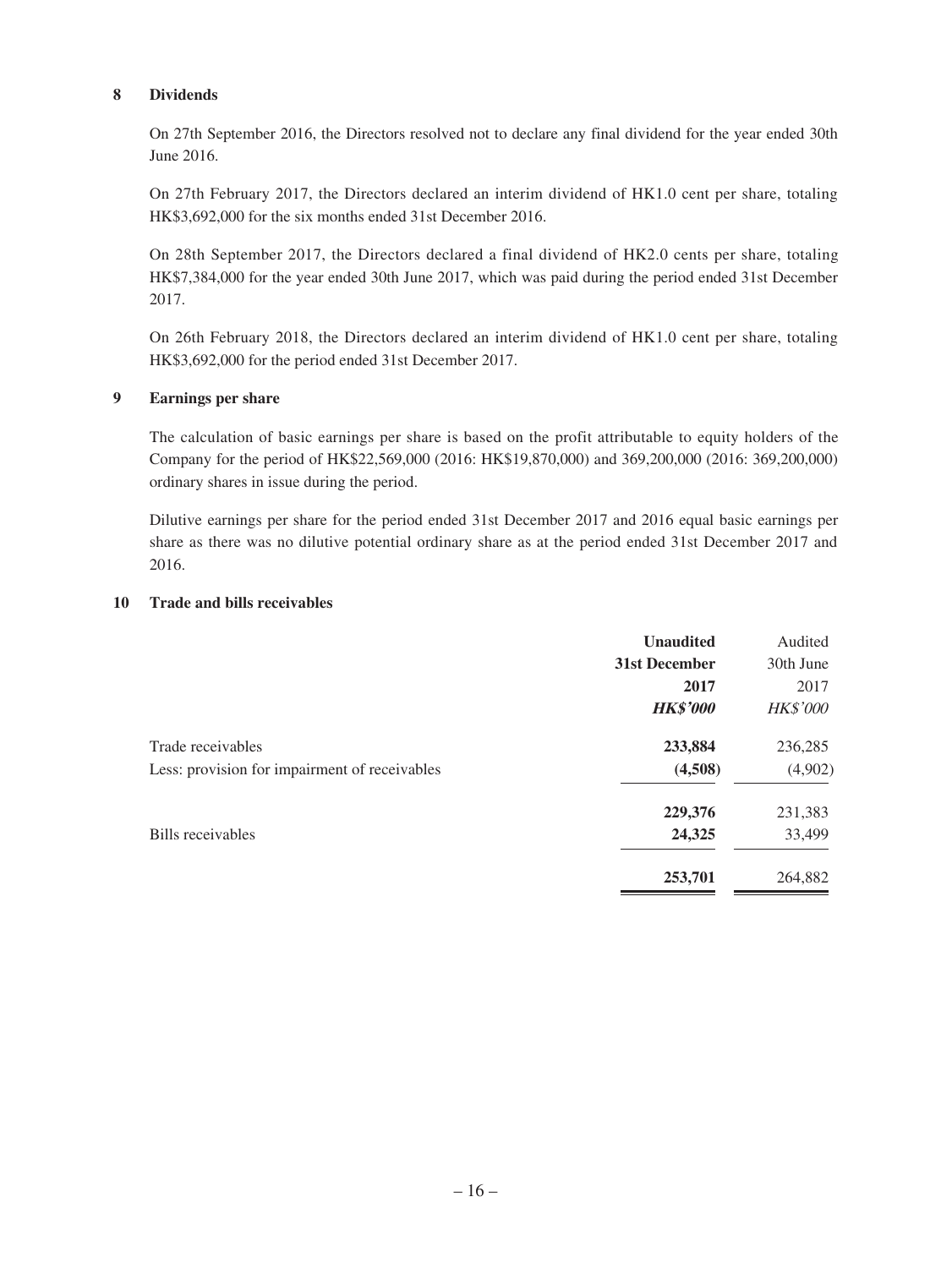At 31st December 2017, the aging analysis of trade receivables, based on invoice date, is as follows:

|               | <b>Unaudited</b> | Audited         |
|---------------|------------------|-----------------|
|               | 31st December    | 30th June       |
|               | 2017             | 2017            |
|               | <b>HK\$'000</b>  | <b>HK\$'000</b> |
| Below 90 days | 220,245          | 218,020         |
| 91-180 days   | 7,106            | 9,963           |
| Over 180 days | 6,533            | 8,302           |
|               | 233,884          | 236,285         |

The majority of the Group's sales are with credit terms of 30 to 90 days. The remaining amounts are on letter of credit or documents against payment.

Bill receivables are mainly with maturity period of within 180 days.

At 31st December 2017, there are bills of exchange HK\$10,435,000 (30th June 2017: HK\$ 18,566,000) transferred to banks with recourse in exchange for cash. The transactions had been accounted for as collateralised bank advances.

### **11 Trade payables**

At 31st December 2017, the aging analysis of trade payables, based on invoice date, is as follows:

|               | <b>Unaudited</b> | Audited         |
|---------------|------------------|-----------------|
|               | 31st December    | 30th June       |
|               | 2017             | 2017            |
|               | <b>HK\$'000</b>  | <b>HK\$'000</b> |
| Below 90 days | 70,854           | 87,426          |
| 91-180 days   | 1,539            | 60              |
| Over 180 days | 894              | 1,027           |
|               | 73,287           | 88,513          |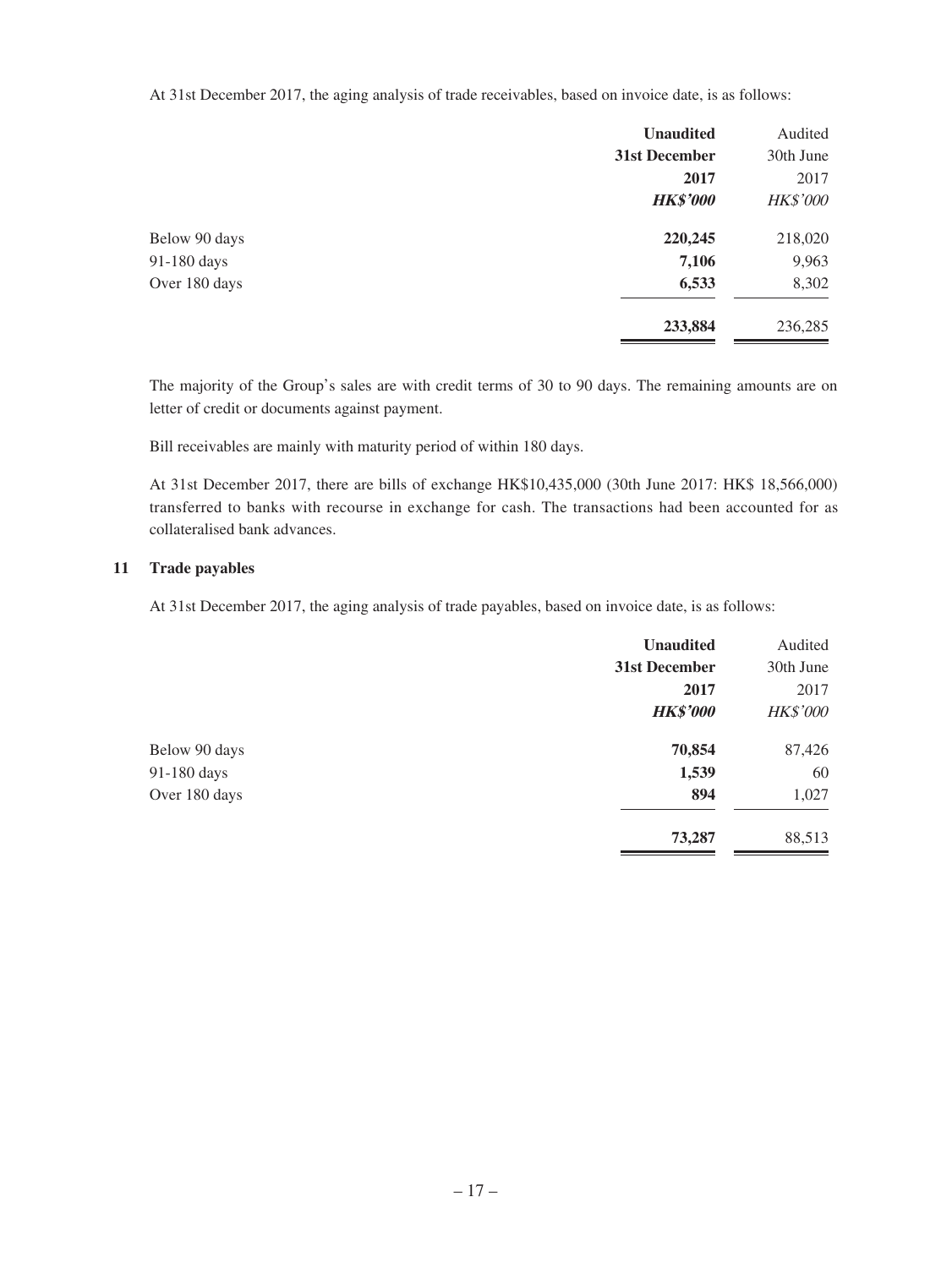### **INTERIM DIVIDEND**

The Directors are pleased to declare an interim dividend of Hong Kong 1.0 cent per share for the six months ended 31st December 2017 to members whose names appear on the Register of Members on 23rd March 2018. The dividend will be paid on or before 9th April 2018.

### **CLOSURE OF REGISTER OF MEMBERS**

The Register of Members of the Company will be closed from Wednesday, 21st March 2018 to Friday, 23rd March 2018 (both dates inclusive) during which period no transfer of shares will be registered. In order to qualify for the interim dividend, all properly completed transfer forms accompanied by the relevant share certificates must be lodged with the Company's Branch Share Registrar in Hong Kong, Union Registrars Limited, Suites 3301-04, 33/F., Two Chinachem Exchange Square, 338 King's Road, North Point, Hong Kong not later than 4:00 p.m. on Tuesday, 20th March 2018.

### **MANAGEMENT DISCUSSION AND ANALYSIS**

### BUSINESS REVIEW

Looking back to the second half of 2017, the global economy gradually gained growth momentum, although challenges such as interest rate hikes in the United States and the North Korean nuclear threat have created uncertainties for the macroeconomic environment. However, the exchange rate of the Renminbi has stabilised and the balance of supply and demand in global oil markets has been achieved. In addition, the Group has continued to improve its product quality, expand its customer base and implement an effective cost reduction strategy. Thus, the Group's business has been steadily improved. For the six months ended 31 December 2017, the Group's total turnover amounted to HK\$985,116,000 (2016: HK\$770,443,000), 27.9% higher than the corresponding period last year. The Group was encouraged by the results.

During the period, the Group's gross profit increased by 22.3% to HK\$133,608,000 (2016: HK\$109,224,000). Although its gross profit margin decreased by 0.6 percentage points to 13.6%, profit attributable to equity holders of the Company climbed 13.6% to HK\$22,569,000 (2016: HK\$19,870,000) thanks to the continuous improvement of internal production and operating efficiency. Basic earnings per share were HK6.11 cents (2016: HK5.38 cents).

To reward its shareholders for their unwavering support, the Board of Directors has recommended the payment of an interim dividend of HK1.0 cent per share (2016: HK1.0 cent per share).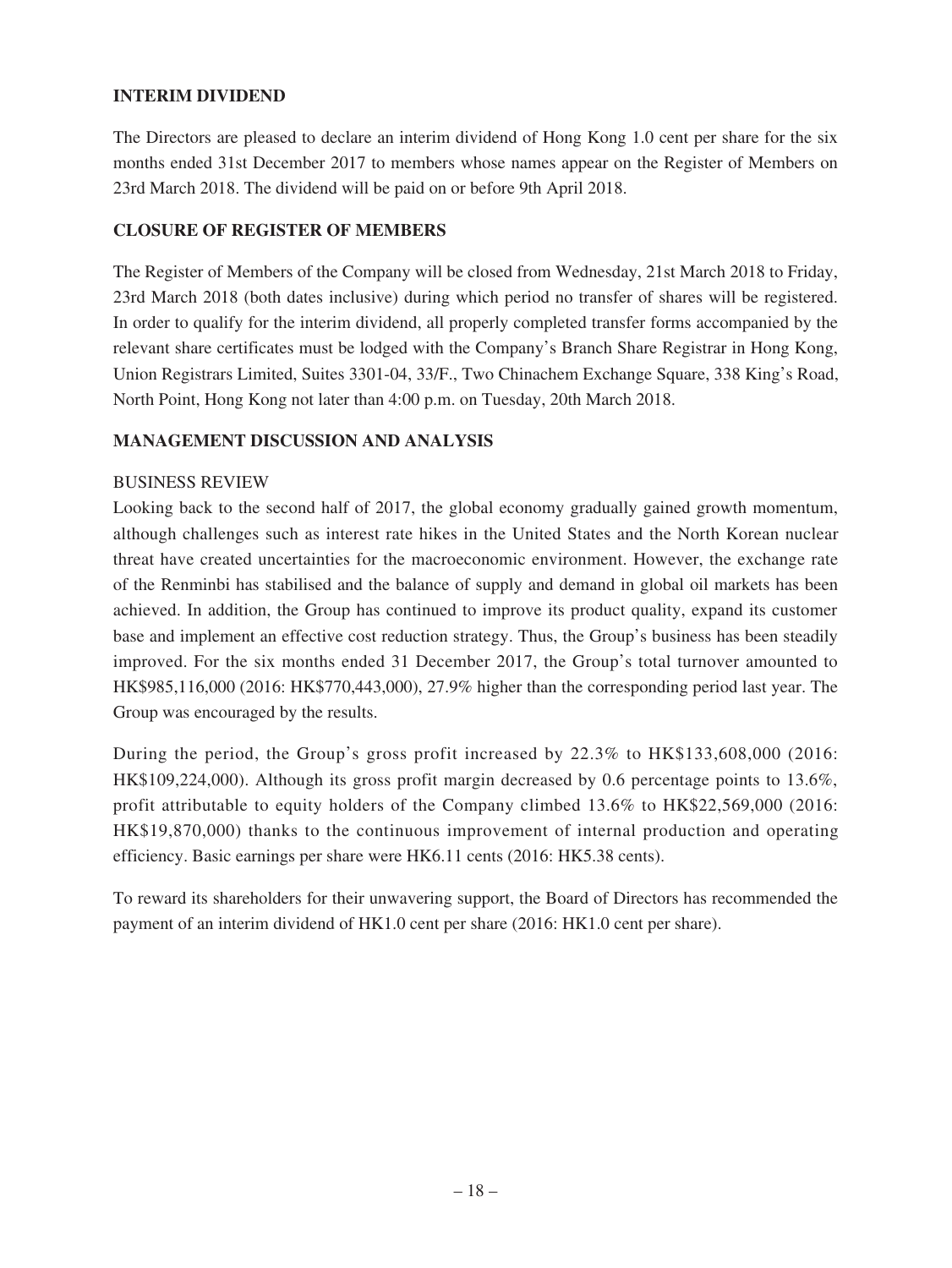Among the Group's three major businesses, the performance of the plastics trading business has been outstanding, achieving a turnaround in the period. The Group strategically adjusted its sales model to liaise with world-renowned fast food restaurant chains, and such strategic move has started to yield a satisfactory result. More bulk orders were received compared with the same period last year. As a result, segmental turnover surged 37% to HK\$694,936,000 from the last corresponding period and gross profit margin also rose by 0.5 percentage points, generating a profit before taxation of HK\$17,235,000. Besides, the Group strived to enrich its product mix and has expanded into other technological applications for new energy, including solar energy panels. As the cooperation model of liaising directly with end-customers matures, the Group will persist with this strategy, and explore opportunities to work with end-customers in order to realise new income sources.

As for the engineering plastic business, the Group has entered potential markets, including environmentally-friendly foldable household items that have been popular in the market in recent years, high-end brands for infant toys, etc. These products are required to observe strict requirements on the design, production process and safety standards. Thanks to the Group's outstanding production technology and edge in R&D, the Group could stand out from its peers and capture the opportunities available in the market. During the period, turnover of this segment increased by 19.6% to HK\$116,613,000. Gross profit margin remained stable, while profit before taxation increased by 40.3%. Its Dongguan branch reported the most satisfactory performance. Apart from the water treatment pump for industrial use and traditional large plastic toys that were well received in the market, other tailor-made products contributed substantial orders to the Group so the profit before taxation of this branch increased more than double and the performance was encouraging. As the Group completes optimisation of its production facilities, production capacity and product quality are expected to be enhanced which will be reflected in 2018 and consequently bolster its overall profitability.

As for the colorants, pigments and compounded plastic resin business segment, turnover increased by 5.3% to HK\$173,134,000. Due to keen competition within certain market segments such as the food packaging market, gross profit margin was 1.7 percentage points lower than the corresponding period of last year. With the rising costs of labour, R&D, administration and logistics, profit before taxation declined by 63.8%. Meanwhile, the Group has continued to expand its high quality sanitary accessories clientele in China. Its Xiamen branch has maintained stable business performance with a 20% growth in turnover. In the face of the intensified competition in the new energy electric vehicle market, the Group has responded to the market conditions by adopting an appropriate development strategy. It has developed electric vehicle-related products with an internationally-renowned automobile brand. At the same time, the Group has focused on value-added products and service with the aim of exploring new income streams and expanding its customer base. The Group believes that high quality and attentive service not only enhances its corporate image, but also enables it to better develop good relationships with customers. The Group also continues to leverage its strong R&D capability to boost its core competitiveness, in order to attract domestic and overseas customers and broaden its customer base and profit streams in the long run.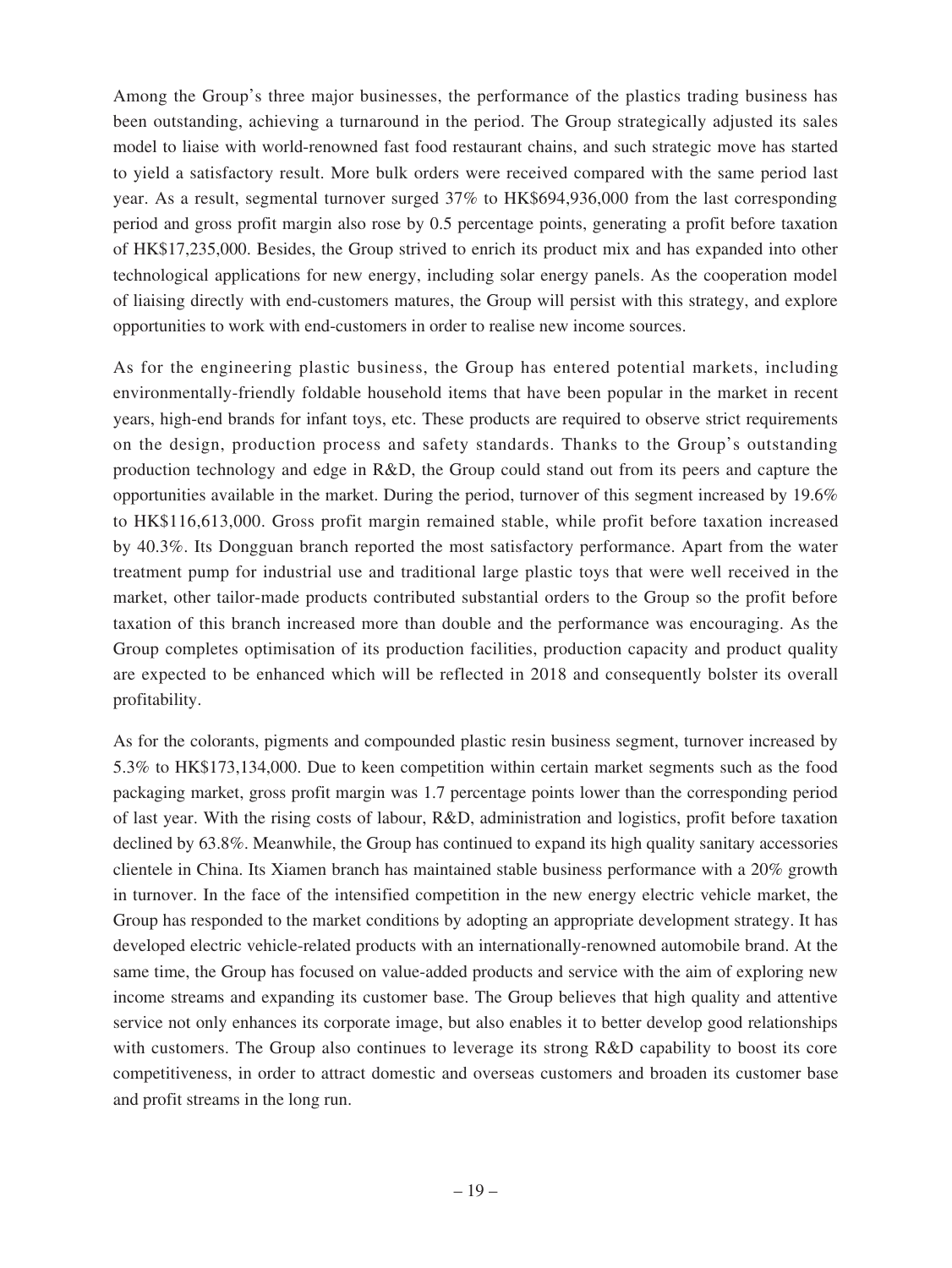### **PROSPECTS**

The interest rate hikes in the United States have led to the increased costs for corporations and the economy may continue to be affected by geopolitical tensions. Nevertheless, the petroleum exporting countries have agreed to decrease production and extend this agreement to the end of 2018. The oil price is expected to remain stable this year which will have positive impact on the demand for and prices of industrial raw materials. Moreover, given the stable foreign exchange market and more positive outlook on the Chinese and global economies, the management remains optimistic about the Group's business development.

Regarding business development, the Group will continue to implement its strategic direction. It will increase investment in R&D resources to facilitate the development of high value-added products with high gross profit margins. At the same time, it will broaden its customer base through direct negotiation with end-customers and will also maintain a stable relationship with major toy manufacturers, thereby bringing a long-term stable income to the Group and enabling it to seize development opportunities in different markets.

As for production capacity and cost control, the improvement project of the Group's Shanghai production base should be completed in the second half of this year while its newly relocated plant in Xiamen will commence production. The production capacity will be increased and the transformation and upgrade of automated production systems will reduce labour costs after optimisation of factories. Consequently, the Group will better focus on inventory management and flexibly adjust its production strategy, so as to realise a more cost-effective operations model and address the market trend to expand its business. The Group will implement stringent cost control measures as it aims to enhance overall profit performance through the integration of internal and external resources.

The Group will actively seize market opportunities and will adopt sound, pragmatic and aggressive business strategies as it has previously in a bid to achieve long-term stable growth and bring promising returns to its shareholders.

### **LIQUIDITY AND FINANCIAL RESOURCES**

The Group generally finances its operations with internally generated cashflow and banking facilities provided by its principal bankers. As at 31st December 2017, the Group has available aggregate bank loan facilities of approximately HK\$484,381,000 of which HK\$362,407,000 have been utilised and were secured by corporate guarantee issued by the Group and legal charges on certain leasehold land and buildings, investment properties and machinery and equipment in the PRC and Hong Kong owned by the Group. The Group's cash and bank balances as at 31st December 2017 amounted to approximately HK\$106,900,000. The Group's gearing ratio as at 31st December 2017 was approximately 74%, based on the total bank borrowings of approximately HK\$362,407,000 and the shareholders' funds of approximately HK\$489,282,000.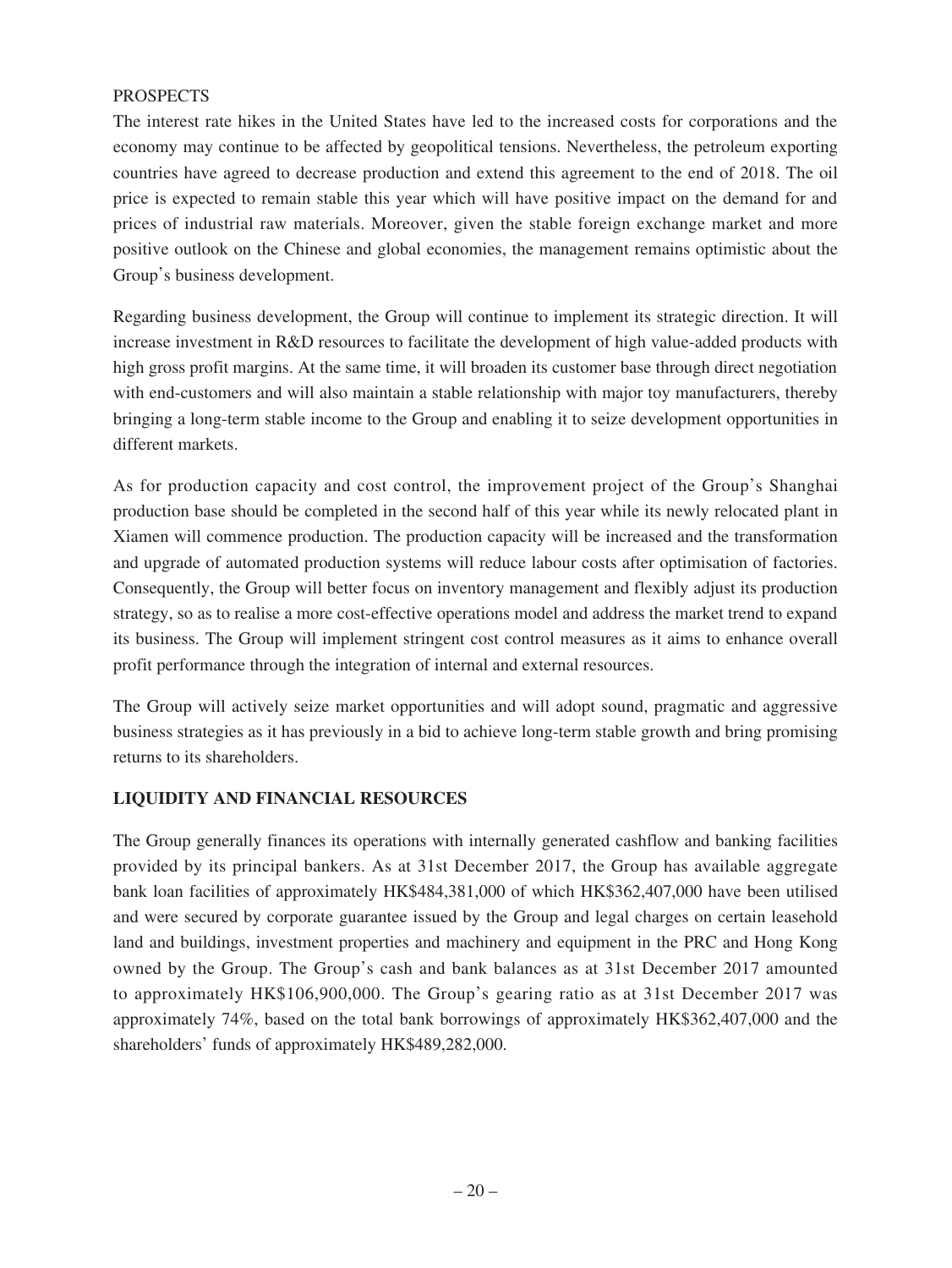### **FOREIGN EXCHANGE RISK**

The Group's bank borrowings and cash and cash equivalents are primarily denominated in Hong Kong dollars, Renminbi and US dollars. The Group's purchases were principally denominated in US dollars. The Group closely monitors currency fluctuations and manages its exchange risk by entering into forward exchange contracts from time to time.

As at 31st December 2017, the Group had outstanding forward foreign exchange contracts mainly to sell/purchase US dollars. The maximum notional principal amounts of these outstanding forward foreign exchange contracts at 31st December 2017 were as follows:

|                                | 2017            |
|--------------------------------|-----------------|
|                                | <b>HK\$'000</b> |
| Sell HK dollars for US dollars | 23,400          |
| Sell US dollars for HK dollars | 23,400          |

### **EMPLOYEE INFORMATION**

As at 31st December 2017, the Group employed a total of approximately 697 full-time employees. The Group's emolument policies are formulated on the performance of individual employees and are reviewed annually. The Group has an incentive scheme which is geared to the profit of the Group and the performance of its employees, as an incentive to motivate its employees to increase their contribution to the Group. The Group also provides social and medical insurance coverage, and provident fund scheme (as the case may be) to its employees depending on the location of such employees.

### **PURCHASE, SALE AND REDEMPTION OF THE COMPANY'S LISTED SECURITIES**

The Company has not redeemed any of its shares during the period. Neither the Company nor any of its subsidiaries has purchased or sold any of the Company's listed securities during the period.

## **COMPLIANCE WITH THE MODEL CODE FOR SECURITIES TRANSACTIONS BY DIRECTORS**

The Company has adopted a code of conduct regarding Directors' securities transactions on terms no less exacting than the required standard set out in the Model Code for Securities Transactions by Directors of Listed Companies (the "Model Code") set out in Appendix 10 to the Rules Governing the Listing of Securities (the "Listing Rules") on The Stock Exchange of Hong Kong Limited (the "Stock Exchange"). Having made specific enquiry to all Directors of the Company, all Directors have confirmed that they had complied with the required standard set out in the Model Code and the Company's code of conduct regarding Directors' securities transactions during the period.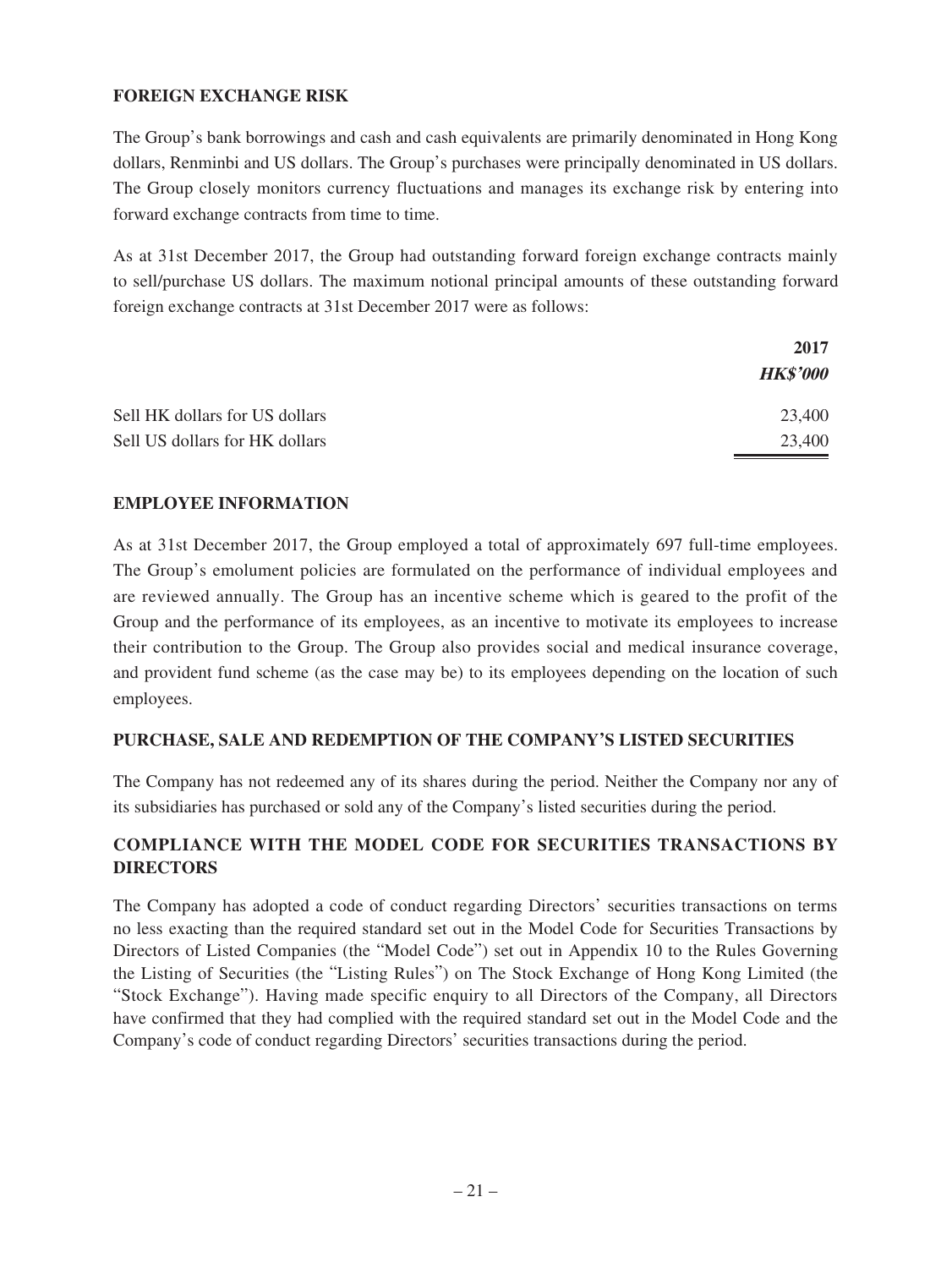## **CORPORATE GOVERNANCE PRACTICE**

The Company is committed to the establishment of good corporate governance practices and procedures which serve as an important element of risk management throughout the growth and expansion of the Company. The Company emphasises on maintaining and carrying out sound, solid and effective corporate governance principles and structures.

The Company has complied with all the applicable code provisions as set out in Corporate Governance Code and Corporate Governance Report to the Appendix 14 of the Listing Rules (the "CG Code") throughout the six months ended 31st December 2017, except for the deviation as mentioned below.

According to the code provision A.2.1 of the CG Code, the roles of chairman and chief executive should be separate and should not be performed by the same individual. Up to the date of this interim report, the Board has not appointed any individual to be the chief executive. The roles of the chief executive have been performed collectively by all the executive directors, including the chairman, of the Company. The Board considers that this arrangement allows contributions from all executive directors with different expertise and is beneficial to the continuity of the Company's policies and strategies. Going forward, the Board will periodically review the effectiveness of this arrangement and considers appointing an individual to chief executive when it thinks appropriate.

For the purpose of enhancing the risk management and internal control systems, the Company has engaged an external consultant to assist the Board and the audit committee of the Company (the "Audit Committee") in ongoing monitoring and in performing the internal audit functions for the Group. Deficiencies in the design and implementation of internal controls are identified and recommendations are proposed for improvement. Significant internal control deficiencies are reported to the Audit Committee and the Board on a timely basis to ensure prompt remediation actions are taken.

The Board has reviewed and considered the Group's risk management and internal control systems were effective and adequate during the period. The risk management and internal control systems of the Group are designed to manage rather than eliminate the risk of failure to achieve business objectives, and can only provide reasonable and not absolute assurance against material misstatement or loss.

### **NOMINATION COMMITTEE**

The Company has formulated written terms of reference for the nomination committee of the Company (the "Nomination Committee") in accordance with the requirements of the Stock Exchange. The Nomination Committee consists of all independent non-executive Directors, namely Mr HO Wai Chi, Paul, Mr CHAN Dit Lung and Mr CHING Yu Lung and an executive Director, Mr HUI Sai Chung.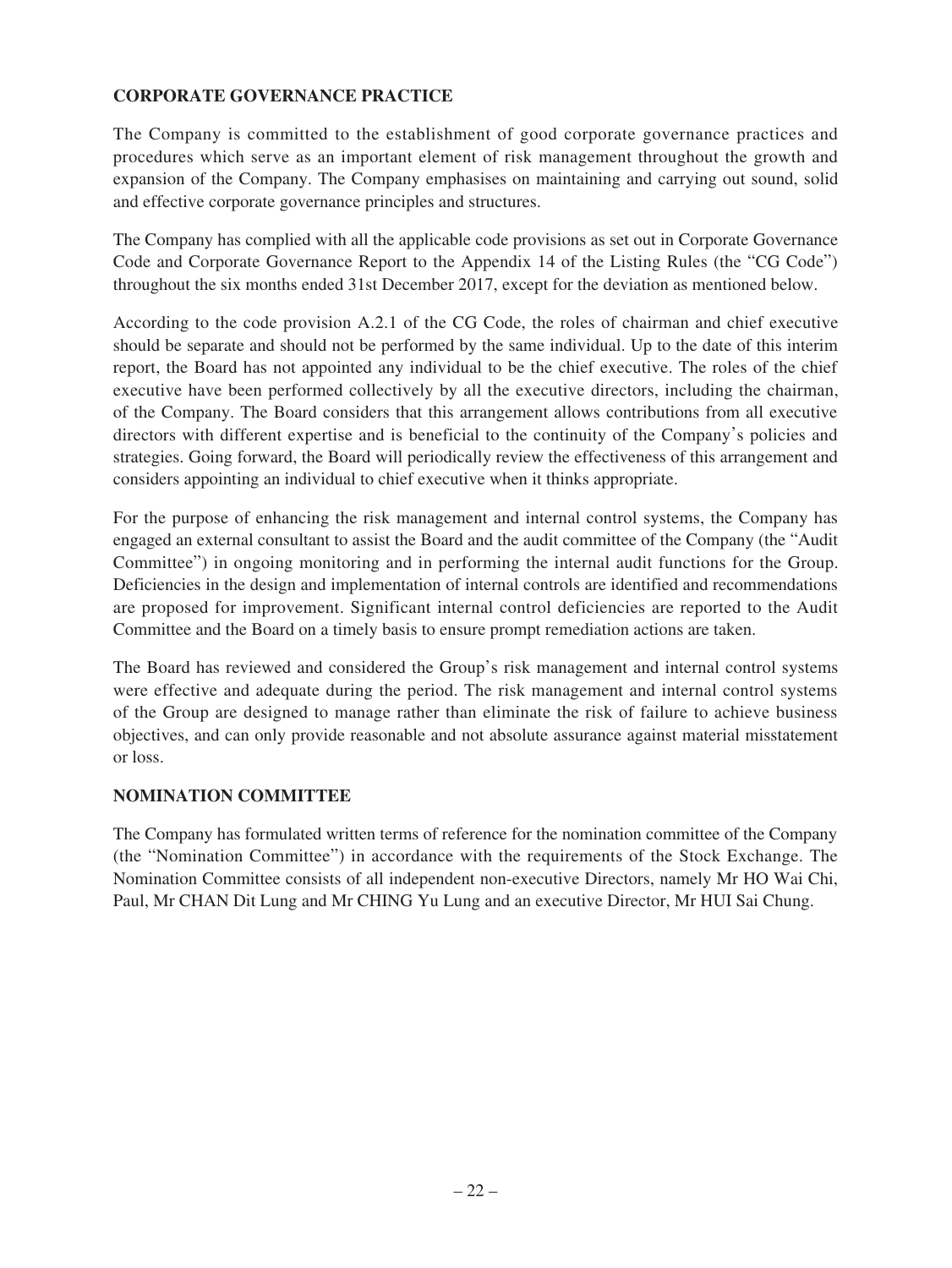The Nomination Committee is responsible for reviewing the structure, size and composition of the Board (including the skills, knowledge and experience) on a regular basis and make recommendations to the Board regarding any proposed changes; identifying individuals suitably qualified to become Board members and select or make recommendations to the Board on the selection of, individuals nominated for directorships; assessing the independence of independent non-executive Directors; and making recommendations to the Board on relevant matters relating to the appointment or reappointment of Directors and succession planning for Directors. The Nomination Committee would review the Board's composition from time to time where Board diversity would be considered from a number of aspects, including but not limited to gender, age, cultural and education background, ethnicity, professional experience, skills, knowledge and length of services. The Nomination Committee meets at least once a year to assess the structure, size and composition of the Board.

## **AUDIT COMMITTEE**

The Company has formulated written terms of reference for the Audit Committee in accordance with the requirements of the Stock Exchange. The Audit Committee consists of all independent nonexecutive Directors, namely Mr HO Wai Chi, Paul, Mr CHAN Dit Lung and Mr CHING Yu Lung.

The principal duties of the Audit Committee are to ensure the objectivity and credibility of financial reporting and internal control procedures as well as to maintain an appropriate relationship with the external auditor of the Company. The terms of reference of the Audit Committee are aligned with the recommendations set out in "A Guide for Effective Audit Committees" issued by the Hong Kong Institute of Certified Public Accountants and Listing Rules.

The Audit Committee has reviewed with management the accounting principles and practices adopted by the Group and discussed internal controls and financial reporting matters including a review of the unaudited condensed consolidated interim financial information for the six months ended 31st December 2017 with the Directors.

## **REMUNERATION COMMITTEE**

The Company has formulated written terms of reference for the remuneration committee of the Company (the "Remuneration Committee") in accordance with the requirements of the Stock Exchange. The Remuneration Committee consists of three independent non-executive Directors, namely Mr HO Wai Chi, Paul, Mr CHAN Dit Lung and Mr CHING Yu Lung and an executive Director, Mr HUI Sai Chung.

The Remuneration Committee is responsible for ensuring formal and transparent procedures for developing remuneration policies and making recommendations to the Board on the remuneration packages of the individual executive Director and senior management. This includes benefits in kind, pension rights and compensation payments, including any compensation payable for loss or termination of their office or appointment. It takes into consideration on factors such as salaries paid by comparable companies, time commitment and responsibilities of Directors and senior management. The Remuneration Committee meets at least once a year to assess the performance and review the annual salaries and bonus of the senior executives.